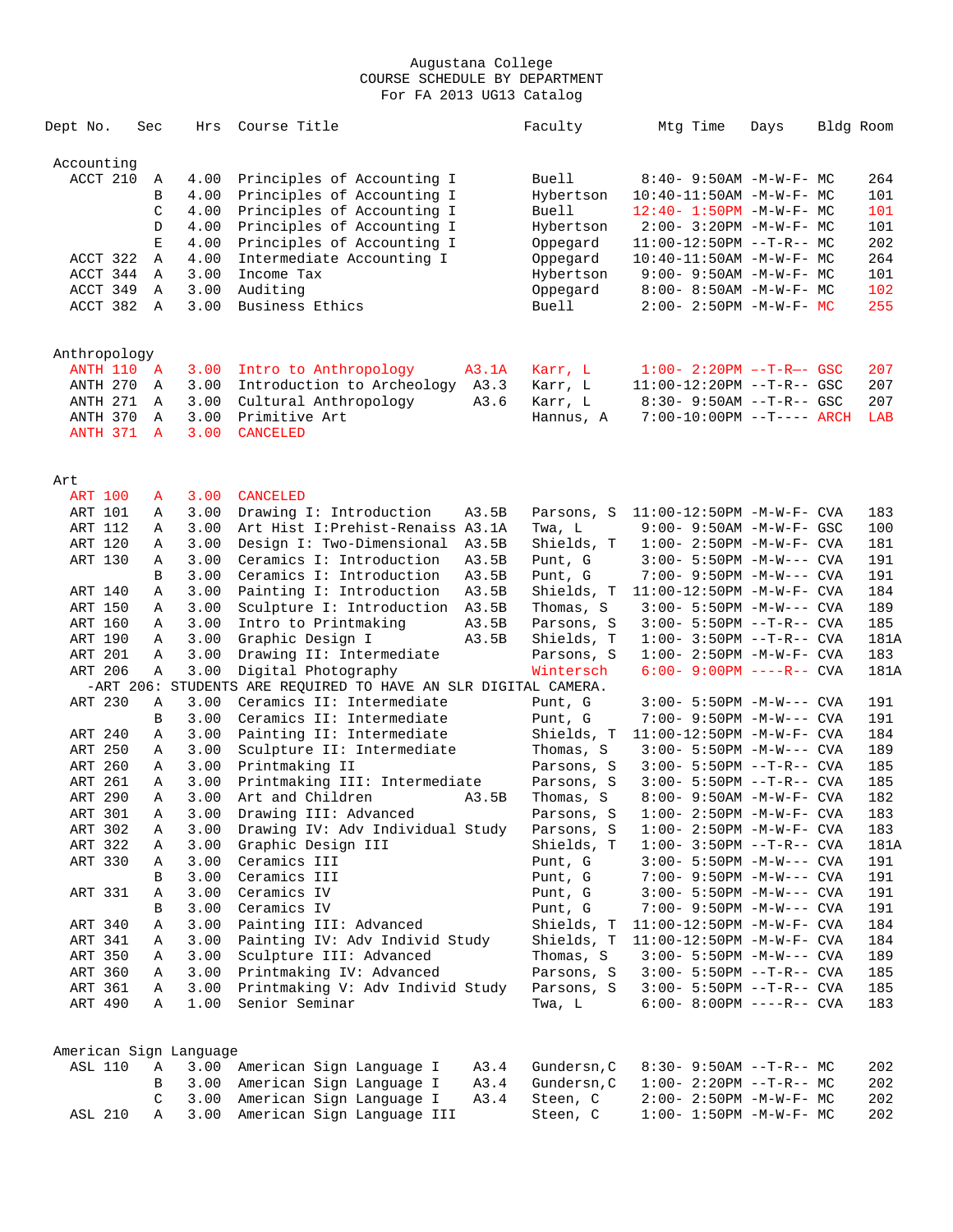| Dept No.          | Sec            | Hrs          | Course Title                         | Faculty                  | Mtg Time                                                    | Days | Bldg Room |            |
|-------------------|----------------|--------------|--------------------------------------|--------------------------|-------------------------------------------------------------|------|-----------|------------|
|                   |                |              |                                      |                          |                                                             |      |           |            |
| Athletic Training |                |              |                                      |                          |                                                             |      |           |            |
| AT 101            | Α              | 2.00         | Athletic Training Experience I       | Grenz<br>Johnson, K      | $9:00 - 9:50AM - M - W - F - ELMN$                          |      |           | 123        |
| AT 301            | Α              | 2.00         | Athletic Training Experience III     | Johnson, K               | $1:00 - 1:50PM -T-R-- ELMN$                                 |      |           | 123        |
| AT 350            | Α              | 4.00         | Assessment of Athletic Injuries      | Gerry, B                 | $9:00 - 9:50AM - MTW - F - ELMN$                            |      |           | 230        |
| AT 370            | Α              | 3.00         | Therapeutic Modalities/AthltTrnq     | Rinne                    | $1:00 - 1:50PM - M - W - F - ELMN$                          |      |           | 241        |
| AT 375<br>AT 401  | Α<br>Α         | 1.00<br>2.00 | General Medical Practicum            | Gerry, B<br>Grenz        | $1:00-1:50PM$ ----R-- ELMN<br>$11:00-11:50AM$ --T-R-- ELMN  |      |           | 230<br>123 |
|                   |                |              | Athletic Training Experience IV      |                          |                                                             |      |           |            |
| Biology           |                |              |                                      |                          |                                                             |      |           |            |
| <b>BIOL 110</b>   | A              | 4.00         | Biology & Human Concerns<br>A3.2     | Lewis, A                 | $1:00 - 1:50PM - M - W - F - GSC$                           |      |           | 101        |
|                   |                |              |                                      | Hall, C                  | $8:00 - 9:50AM -T--- GSC$                                   |      |           | 161        |
|                   | B              | 4.00         | Biology & Human Concerns<br>A3.2     | Lewis, A                 | $1:00 - 1:50PM - M - W - F - GSC$                           |      |           | 101        |
| BIOL 120          |                |              | A3.2                                 | Lewis, A<br>Lewis, A     | $10:40-12:30PM$ --T---- GSC<br>9:00- 9:50AM -M-W-F- GSC     |      |           | 161<br>101 |
|                   | A1             | 4.00         | Biological Principles I              | Baye, L                  |                                                             |      |           |            |
|                   |                |              |                                      | Lewis, A                 | 11:00-12:50PM ----R-- GSC                                   |      |           | 161        |
|                   | A2             |              | 4.00 Biological Principles I<br>A3.2 | Lewis, A                 | 9:00- 9:50AM -M-W-F- GSC                                    |      |           | 101        |
|                   |                |              |                                      | Baye, L                  |                                                             |      |           |            |
|                   |                |              |                                      | Baye, L                  | $1:00-2:50PM$ ---W--- GSC                                   |      |           | 161        |
|                   | B1             |              | 4.00 Biological Principles I<br>A3.2 | Matzner, S               | 12:00-12:50PM -M-W-F- GSC                                   |      |           | 101        |
|                   |                |              |                                      | Miles, C                 |                                                             |      |           |            |
|                   | B2             |              | 4.00 Biological Principles I<br>A3.2 | Matzner, S<br>Matzner, S | $2:00-3:50PM$ --T---- GSC<br>12:00-12:50PM -M-W-F- GSC      |      |           | 161<br>101 |
|                   |                |              |                                      | Miles, C                 |                                                             |      |           |            |
|                   |                |              |                                      | Miles, C                 | $2:00 - 3:50PM$ ----R-- GSC                                 |      |           | 153        |
|                   | C1             |              | 4.00 Biological Principles I<br>A3.2 | Spencer, C               | $1:00 - 1:50PM - M - W - F - GSC$                           |      |           | 100        |
|                   |                |              |                                      | Gubbels                  |                                                             |      |           |            |
|                   |                |              |                                      | Spencer, C               | 8:00- 9:50AM ----R-- GSC                                    |      |           | 153        |
|                   | C2             | 4.00         | Biological Principles I<br>A3.2      | Spencer, C               | $1:00 - 1:50PM - M - W - F - GSC$                           |      |           | 100        |
|                   |                |              |                                      | Gubbels<br>Gubbels       | 11:00-12:50PM ----R-- GSC                                   |      |           | 153        |
|                   | D1             | 4.00         | Biological Principles I<br>A3.2      | Howard, D                | 2:00- 2:50PM -M-W-F- GSC                                    |      |           | 101        |
|                   |                |              |                                      | Lewis, A                 |                                                             |      |           |            |
|                   |                |              |                                      | Howard, D                | $8:00 - 9:50AM$ ----R-- GSC                                 |      |           | 161        |
|                   | D <sub>2</sub> | 4.00         | Biological Principles I<br>A3.2      | Howard, D                | $2:00 - 2:50PM -M-W-F - GSC$                                |      |           | 101        |
|                   |                |              |                                      | Lewis, A                 |                                                             |      |           |            |
| BIOL 150 A        |                |              |                                      | Lewis, A<br>Vogelmann    | $2:00 - 3:50PM$ ----R-- GSC<br>$1:00 - 1:50PM -M-W-F - GSC$ |      |           | 161<br>021 |
|                   |                | 4.00         | Human Anatomy                        | Vogelmann                | $8:00 - 9:50AM$ ----R-- GSC                                 |      |           | 109        |
|                   | B              |              | 4.00 Human Anatomy                   | Vogelmann                | $1:00 - 1:50PM -M-W-F - GSC$                                |      |           | 021        |
|                   |                |              |                                      | Vogelmann                | $11:00-12:50PM$ ----R-- GSC                                 |      |           | 109        |
| BIOL 225          | A              |              | 4.00 Human Physiology                | Gubbels                  | 10:40-11:50AM -M-W-F- GSC                                   |      |           | 100        |
|                   |                |              |                                      | Vogelmann                | $8:00 - 9:50AM -T--- GSC$                                   |      |           | 153        |
|                   | В              |              | 4.00 Human Physiology                | Gubbels<br>Vogelmann     | 10:40-11:50AM -M-W-F- GSC<br>11:00-12:50PM --T---- GSC      |      |           | 100        |
|                   | $\mathsf C$    |              | 4.00 Human Physiology                | Gubbels                  | 10:40-11:50AM -M-W-F- GSC                                   |      |           | 153<br>100 |
|                   |                |              |                                      | Vogelmann                | $2:00-3:50PM$ --T---- GSC                                   |      |           | 153        |
|                   | D              | 4.00         | Human Physiology                     | Gubbels                  | 10:40-11:50AM -M-W-F- GSC                                   |      |           | 100        |
|                   |                |              |                                      | Vogelmann                | $3:00-4:50PM$ ---W--- GSC                                   |      |           | 153        |
|                   | $\mathbf E$    |              | 4.00 Human Physiology                | Gubbels                  | 10:40-11:50AM -M-W-F- GSC                                   |      |           | 100        |
|                   |                |              |                                      | Gubbels                  | $2:00 - 3:50PM$ ----R-- GSC                                 |      |           | 109        |
| BIOL 233          | $\mathbb{A}$   | 4.00         | Genetics                             | Vitiello<br>Vitiello     | $2:00 - 2:50PM -M-W-F - GSC$<br>$9:00-11:50AM$ --T---- GSC  |      |           | 100<br>151 |
|                   | В              | 4.00         | Genetics                             | Vitiello                 | 2:00- 2:50PM -M-W-F- GSC                                    |      |           | 100        |
|                   |                |              |                                      | Vitiello                 | $2:00-4:50PM$ --T---- GSC                                   |      |           | 151        |
|                   | $\mathsf C$    | 4.00         | Genetics                             | Vitiello                 | 2:00- 2:50PM -M-W-F- GSC                                    |      |           | 100        |
|                   |                |              |                                      | King, L                  | $7:50-10:40AM$ ----R-- GSC                                  |      |           | 151        |
|                   | D              | 4.00         | Genetics                             | Vitiello                 | 2:00- 2:50PM -M-W-F- GSC                                    |      |           | 100        |
|                   |                |              |                                      | King, L                  | 11:30- 2:20PM ----R-- GSC                                   |      |           | 151        |
|                   | $\mathbf E$    | 4.00         | Genetics                             | Vitiello<br>Vitiello     | 2:00- 2:50PM -M-W-F- GSC<br>$12:00 - 2:50PM$ ----R-- GSC    |      |           | 100<br>163 |
|                   |                |              |                                      |                          |                                                             |      |           |            |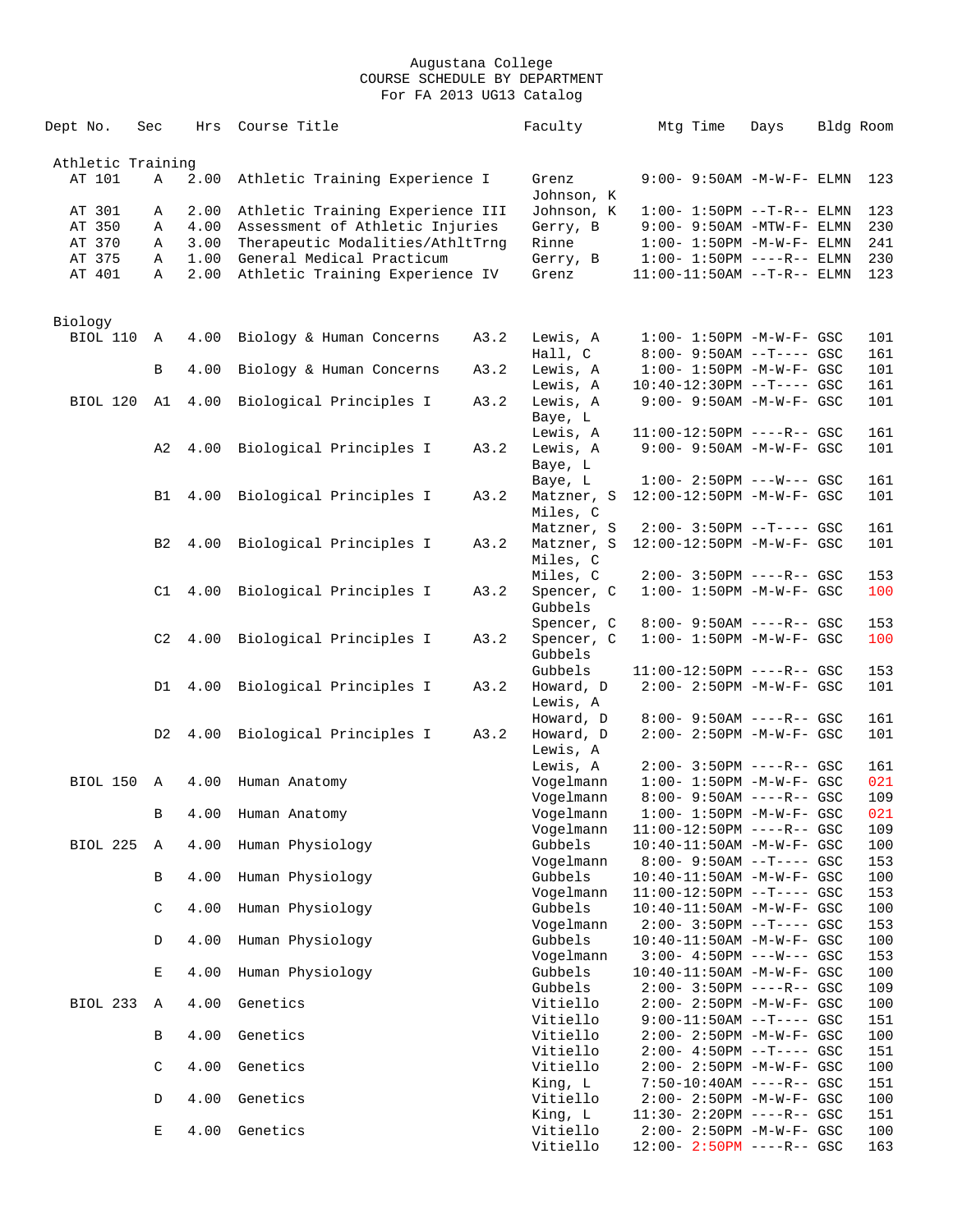| Dept No.                | Sec               | Hrs          | Course Title                                                                               |       | Faculty               | Mtq Time                                                         | Days         | Bldg Room |            |
|-------------------------|-------------------|--------------|--------------------------------------------------------------------------------------------|-------|-----------------------|------------------------------------------------------------------|--------------|-----------|------------|
| BIOL 344 A              |                   | 4.00         | General Microbiology                                                                       |       | Eqland                | 9:00- 9:50AM -M-W-F- GSC                                         |              |           | 207        |
|                         | B                 | 4.00         | General Microbiology                                                                       |       | King, L<br>Egland     | $8:00-10:50AM$ --T---- GSC<br>$9:00 - 9:50AM - M - W - F - GSC$  |              |           | 109<br>207 |
|                         |                   |              |                                                                                            |       | King, L               | $12:00 - 2:50PM -T--- GSC$                                       |              |           | 109        |
| BIOL 346                | A                 | 4.00         | Developmental Biology                                                                      | A2.1B | Miles, C              | 10:40-11:30AM -M-W-F- GSC                                        |              |           | 163        |
|                         |                   |              |                                                                                            |       | Miles, C              | $11:00-1:50PM$ --T---- GSC                                       |              |           | 163        |
| BIOL 348                | $\mathbb A$       | 4.00         | Principles of Ecology                                                                      |       | Spencer, C            | 9:00- 9:50AM -M-W-F- GSC                                         |              |           | 169        |
|                         |                   |              |                                                                                            |       | Spencer, C            | $1:00-4:50PM$ ----R-- GSC                                        |              |           | 169        |
| <b>BIOL 352</b>         | A                 | 4.00         | Terrestrial Plant Ecology                                                                  | A2.1B | Matzner, S            | $2:00 - 2:50PM - M - W - F - GSC$                                |              |           | 169        |
|                         |                   |              |                                                                                            |       | Matzner, S            | 10:00-12:50PM ----R-- GSC                                        |              |           | 169        |
| <b>BIOL 368</b>         | A                 | 4.00         | Animal Behavior                                                                            |       | Howard, D             | $8:00 - 8:50AM - M - W - F - GSC$                                |              |           | 169        |
| BIOL 397 A              |                   | 3.00         | TOPICS:                                                                                    |       | Howard, D             | $2:30 - 5:20PM$ --T---- GSC                                      |              |           | 169        |
|                         |                   |              | Biochemistry                                                                               |       | Baye, L               | 12:00-12:50PM -M-W-F- GSC                                        |              |           | 163        |
| BIOL 490 A              |                   | 1.00         | Biology Seminar                                                                            |       | Egland                | TBA                                                              | $------$ GSC |           |            |
|                         |                   |              |                                                                                            |       |                       |                                                                  |              |           |            |
| Business Administration |                   |              |                                                                                            |       |                       |                                                                  |              |           |            |
| BSAD 120                | A                 | 3.00         | Pers Financial Stewardship A1.2                                                            |       | <b>Buell</b>          | $1:00-2:20PM -T-R--MC$                                           |              |           | 101        |
| BSAD 205                | A                 | 3.00         | Management Information Systems I                                                           |       | Entwistle             | $11:00-12:20PM$ --T-R-- MC                                       |              |           | 002        |
|                         | B                 | 3.00         | Management Information Systems I                                                           |       | Entwistle             | $1:00-2:20PM -T-R--MC$                                           |              |           | 002        |
| BSAD 310                | A                 | 4.00         | Principles of Marketing                                                                    |       | Crissman              | 12:00-12:50PM -MT-RF- MC                                         |              |           | 255        |
|                         | B                 | 4.00         | Principles of Marketing                                                                    |       | Crissman              | $1:00-1:50PM -MT-RF-MC$                                          |              |           | 255        |
| BSAD 315                | Α                 | 3.00         | Business Intelligence                                                                      |       | Sougstad              | $8:00 - 8:50AM - M - W - F - MC$                                 |              |           | 002        |
| BSAD 320                | A                 | 3.00         | Principles of Management                                                                   |       | Gardner, S            | $11:00-11:50AM$ -M-W-F- MC                                       |              |           | 103        |
|                         | B                 | 3.00         | Principles of Management                                                                   |       | Gardner, S            | $12:00-12:50PM -M-W-F-MC$                                        |              |           | 103        |
| BSAD 330                | Α                 | 4.00         | Principles of Finance                                                                      |       | Bolen, D              | $8:40 - 9:50AM - M - W - F - MC$                                 |              |           | 157        |
|                         | B                 | 4.00         | Principles of Finance                                                                      |       | Bolen, D              | $1:00 - 2:20PM -M-W-F-MC$                                        |              |           | 253        |
| BSAD 340                | Α                 | 3.00         | Business Law I                                                                             |       | Harris, J             | $8:30-9:50AM --T-R--MC$                                          |              |           | 101        |
| BSAD 342                | Α                 | 3.00         | Project Management                                                                         | A2.1B | Sougstad              | $8:00-8:50AM --T-R--MC$                                          |              |           | 002        |
| BSAD 382                | Α                 | 3.00         | Business Ethics                                                                            |       | Buell                 | $2:00 - 2:50PM -M-W-F - MC$                                      |              |           | 255        |
| BSAD 397                | $\mathbf{A}$      | 3.00         | TOPICS:                                                                                    |       |                       |                                                                  |              |           |            |
|                         |                   |              | Sport Law                                                                                  |       | Harris, J             | $1:00-2:20PM -T-R--MC$                                           |              |           | 257        |
| BSAD 413                | Α                 | 3.00         | Marketing Promotions                                                                       |       | Keltgen, J            | $11:00-12:20PM$ --T-R-- MC                                       |              |           | 101        |
| BSAD 421<br>BSAD 433    | $\mathbb{A}$<br>A | 2.00<br>3.00 | Human Resource Management<br>International Finance                                         |       | Harris, J<br>Bolen, D | $8:00 - 8:50AM - M-W--- MC$<br>$11:00-12:20PM$ --T-R-- MC        |              |           | 101<br>157 |
| BSAD 440                | Α                 | 3.00         | Sport Management                                                                           |       | Gardner, S            | $9:00 - 9:50AM - M-W-F - MC$                                     |              |           | 103        |
| BSAD 475                | $\mathbb{A}$      | 3.00         | Statistics and Sports                                                                      |       | Sougstad              | $6:00-9:00PM$ --T---- MC                                         |              |           | 002        |
|                         |                   |              |                                                                                            |       |                       |                                                                  |              |           |            |
| Chemistry               |                   |              |                                                                                            |       |                       |                                                                  |              |           |            |
|                         |                   |              | CHEM 102 A 0.00 Trustee's Fellowshp in Chemistry Eichler                                   |       |                       | $10:00-10:50$ AM $--T---$ GSC                                    |              |           | 241        |
|                         |                   |              | -CHEM 102: BY INVITATION FROM DEPT ONLY. ONE CREDIT COURSE, BUT MUST ATTEND BOTH SEMESTERS |       |                       |                                                                  |              |           |            |
|                         |                   |              | TO RECEIVE 1 CREDIT.                                                                       |       |                       |                                                                  |              |           |            |
|                         |                   |              | CHEM 120 A1 4.00 Intro to Chemistry                                                        | A3.2  | Weisshaar             | $8:00 - 8:50AM - M - W - F - GSC$                                |              |           | 241        |
|                         |                   |              |                                                                                            |       | Weisshaar             | $8:00 - 9:50AM -T---$ GSC                                        |              |           | 243        |
|                         | A2                | 4.00         | Intro to Chemistry                                                                         | A3.2  | Weisshaar             | 8:00- 8:50AM -M-W-F- GSC                                         |              |           | 241        |
|                         |                   |              |                                                                                            |       | Weisshaar             | $3:30 - 5:20PM -T--- GSC$                                        |              |           | 243        |
|                         | B1                | 4.00         | Intro to Chemistry                                                                         | A3.2  | Eichler               | $9:00 - 9:50AM - M - W - F - GSC$                                |              |           | 241        |
|                         |                   |              |                                                                                            |       | Eichler               | $1:00-2:50PM --T---GSC$                                          |              |           | 243        |
|                         | <b>B2</b>         | 4.00         | Intro to Chemistry                                                                         | A3.2  | Eichler               | $9:00 - 9:50AM - M - W - F - GSC$                                |              |           | 241        |
|                         |                   |              |                                                                                            |       | Gustafson             | $2:00 - 3:50PM -M--- GSC$                                        |              |           | 243        |
|                         | C1                | 4.00         | Intro to Chemistry                                                                         | A3.2  | Weisshaar             | 11:00-11:50AM -M-W-F- GSC                                        |              |           | 241        |
|                         |                   |              |                                                                                            |       | Gustafson             | 10:30-12:20PM --T---- GSC                                        |              |           | 243        |
|                         | C <sub>2</sub>    | 4.00         | Intro to Chemistry                                                                         | A3.2  | Weisshaar             | $11:00-11:50AM$ -M-W-F- GSC                                      |              |           | 241        |
|                         | D1                | 4.00         | Intro to Chemistry                                                                         | A3.2  | Weisshaar<br>Staff    | $8:00 - 9:50AM$ ----R-- GSC<br>$1:00 - 1:50PM - M - W - F - GSC$ |              |           | 243<br>241 |
|                         |                   |              |                                                                                            |       | Staff                 | $11:00-12:50PM$ ----R-- GSC                                      |              |           | 243        |
|                         | Н                 | 4.00         | Intro to Chemistry                                                                         | A3.2  | Duffy-Matz            | $2:00 - 2:50PM - M - W - F - GSC$                                |              |           | 207        |
|                         |                   |              |                                                                                            |       | Duffy-Matz            | $1:30 - 3:20PM$ ----R-- GSC                                      |              |           | 243        |
|                         |                   |              |                                                                                            |       |                       |                                                                  |              |           |            |

 -CHEM 120H: INTENDED FOR STUDENTS WITH ACT OF 28 OR HIGHER AND WITH GRADE OF B OR BETTER IN HS CHEMISTRY COURSE.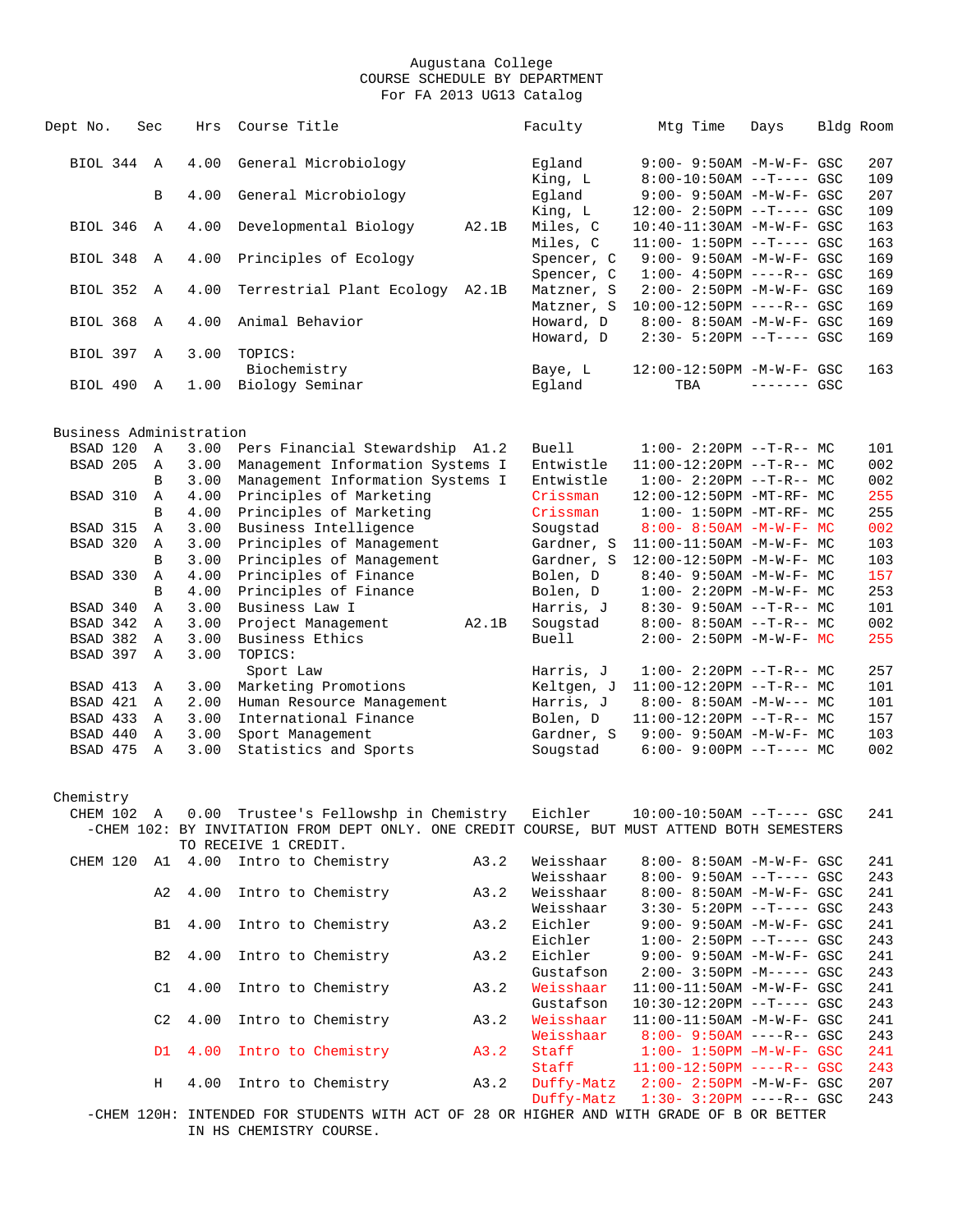| Dept No.                | Sec                         | Hrs          | Course Title                                                   | Faculty                | Mtg Time                                                       | Days         | Bldg Room  |
|-------------------------|-----------------------------|--------------|----------------------------------------------------------------|------------------------|----------------------------------------------------------------|--------------|------------|
| CHEM 201                | A1                          | 4.00         | Organic Chemistry I                                            | Mays, J                | 11:00-11:50AM -M-W-F- GSC                                      |              | 201        |
|                         |                             |              |                                                                | Staff                  | $2:00 - 5:50PM$ --T---- GSC                                    |              | 255        |
|                         | A2                          | 4.00         | Organic Chemistry I                                            | Mays, J                | $11:00-11:50AM$ -M-W-F- GSC                                    |              | 201        |
|                         |                             |              |                                                                | Mays, J                | $8:00-11:50AM$ ----R-- GSC                                     |              | 255        |
|                         | B1                          | 4.00         | Organic Chemistry I                                            | Staff                  | 8:00- 8:50AM -M-W-F- GSC                                       |              | 201        |
|                         |                             |              |                                                                | Staff                  | 2:00- 5:50PM ----R-- GSC                                       |              | 255        |
| CHEM 202 A1             |                             | 4.00         | <b>CANCELED</b>                                                |                        |                                                                |              |            |
|                         | A2                          | 4.00         | Organic Chemistry II                                           | Duffy-Matz             | $9:00 - 9:50AM - M - W - F - GSC$                              |              | 201        |
|                         |                             |              |                                                                | Duffy-Matz             | $8:00-11:50AM$ --T---- GSC                                     |              | 255        |
| CHEM 301                | $\mathbb{A}$                | 4.00         | Physical Chemistry I                                           | Dey, B                 | 12:00-12:50PM -MT-RF- GSC                                      |              | 241        |
|                         |                             |              |                                                                | Dey, B                 | $2:00 - 5:50PM$ ----R-- GSC                                    |              | 259        |
|                         | B                           | 4.00         | Physical Chemistry I                                           | Dey, B<br>Dey, B       | 12:00-12:50PM -MT-RF- GSC<br>$2:00 - 5:50PM -T--- GSC$         |              | 241<br>259 |
| CHEM 330 A              |                             | 4.00         | Medicinal Chem & Biochem<br>A2.1B                              | Mays, J                | $2:00 - 2:50PM - M - W - F - GSC$                              |              | 201        |
|                         |                             |              |                                                                | Mays, J                | $8:00-11:50AM$ --T---- GSC                                     |              | 259        |
|                         |                             |              |                                                                |                        |                                                                |              |            |
|                         |                             |              |                                                                |                        |                                                                |              |            |
| CIVITAS                 |                             |              |                                                                |                        |                                                                |              |            |
| CIVT 110                | Α                           | 3.00         | Exploring Christian Faith<br>A4.1                              | Haar, M                | $9:00 - 9:50AM - M - W - F - HUM$                              |              | 123        |
| CIVT 200                | Α                           | 3.00         | Literary Experience A2.1B & A3.5                               | Looney, S              | $1:00 - 1:50PM - M - W - F - HUM$                              |              | 102        |
| CIVT 201                | Α                           | 3.00         | Reading Augustana                                              | Blank-Libr             | $8:30 - 9:50AM -T-R - CWS$                                     |              | 108        |
| CIVT 203                | $\mathbb{A}$                | 3.00         | Justice:                                                       |                        |                                                                |              |            |
|                         |                             |              | Justice and the State of Israel                                | Haar, M                | $11:00-12:20PM$ --T-R-- HUM                                    |              | 103        |
| CIVT 204                | A                           | 3.00         | Freedom:                                                       |                        |                                                                |              |            |
|                         |                             |              | The Clash of Class and Capital                                 | Pehl, M<br>Wright, R   | $6:00 - 9:00PM$ ---W--- MC                                     |              | 255        |
|                         |                             |              |                                                                |                        |                                                                |              |            |
|                         |                             |              |                                                                |                        |                                                                |              |            |
| Classics                |                             |              |                                                                |                        |                                                                |              |            |
| CLAS 101                | A                           | 3.00         | Beginning Hebrew I<br>A3.4                                     | Storm, J               | $11:00-12:20PM$ --T-R-- HUM                                    |              | 227        |
| CLAS 205                | Α                           | 3.00         | Elementary Latin I<br>A3.4                                     | Wentzel, R             | $11:00-11:50AM$ -M-W-F- HUM                                    |              | 319        |
| CLAS 207                | Α                           | 3.00         | Intermediate Latin III                                         | Wentzel, R             | $9:00 - 9:50AM - M - W - F - HUM$                              |              | 219        |
| CLAS 220                | Α                           | 3.00         | Our Phil Heritage I<br>A3.1A                                   | O'Hara, D              | $2:00 - 2:50PM -M-W-F- HUM$                                    |              | 319        |
| CLAS 230                | $\mathbb{A}$                | 3.00         | Classical Mythology<br>A3.5A                                   | Wentzel, R             | $1:00 - 1:50PM - M - W - F - HUM$                              |              | 301        |
|                         |                             |              |                                                                |                        |                                                                |              |            |
|                         |                             |              |                                                                |                        |                                                                |              |            |
| Communication Disorders |                             |              |                                                                |                        |                                                                |              |            |
| CMDS 170 A              |                             | 2.00         | Intro to Communication Disorders                               | Mahan, K               | $9:00 - 9:50AM -M-W--- MC$                                     |              | 255        |
| CMDS 201<br>CMDS 221    | $\mathbb A$<br>$\mathbb{A}$ | 3.00<br>3.00 | Language Development<br>Intro to Audiology                     | Mahan, K<br>Hanavan, P | $11:00-11:50AM$ -M-W-F- MC<br>$8:00 - 8:50AM - M - W - F - MC$ |              | 102<br>161 |
|                         |                             |              |                                                                | Hanavan, P             | $9:00 - 9:50AM -T--- MC$                                       |              | 156        |
|                         | B                           |              | 3.00 Intro to Audiology                                        | Hanavan, P             | $8:00-8:50AM$ -M-W-F- MC                                       |              | 161        |
|                         |                             |              |                                                                | Hanavan, P             | $10:00-10:50AM$ --T---- MC                                     |              | 156        |
|                         | C                           | 3.00         | Intro to Audiology                                             | Hanavan, P             | 8:00- 8:50AM -M-W-F- MC                                        |              | 161        |
|                         |                             |              |                                                                | Hanavan, P             | $11:00-11:50AM$ --T---- MC                                     |              | 156        |
| CMDS 288 A              |                             | 1.00         | Observation Practicum                                          | Mahan, K               | TBA                                                            | ------- OFF  | OFF        |
|                         |                             |              | -CMDS 288: SIGNATURE OF FIELD EXPERIENCE COORDINATOR REQUIRED. |                        |                                                                |              |            |
| CMDS 388 A              |                             |              | 4.00 Clinical Practicum                                        | Mahan, K               | TBA                                                            | ------- OFF  | OFF        |
|                         |                             |              | -CMDS 388: SIGNATURE OF FIELD EXPERIENCE COORDINATOR REQUIRED. |                        |                                                                |              |            |
| CMDS 488 A              |                             | 3.00         | Adv Clinical Prct: Comm Disorders                              | Mahan, K               | TBA                                                            | $------$ OFF | OFF        |
|                         |                             |              | -CMDS 488: SIGNATURE OF FIELD EXPERIENCE COORDINATOR REQUIRED. |                        |                                                                |              |            |
|                         |                             |              |                                                                |                        |                                                                |              |            |
| Communication Studies   |                             |              |                                                                |                        |                                                                |              |            |
| COMM 110 A              |                             | 3.00         | Intro To Communication<br>A2.2                                 | Bart, J                | $8:30 - 9:50AM -T-R-- HUM$                                     |              | 331        |
|                         | В                           | 3.00         | Intro To Communication<br>A2.2                                 | Nitz, M                | 9:00- 9:50AM -M-W-F- HUM                                       |              | 331        |
|                         | C                           | 3.00         | Intro To Communication<br>A2.2                                 | Bart, J                | $11:00-12:20PM -T-R--HUM$                                      |              | 331        |
|                         | D                           | 3.00         | Intro To Communication<br>A2.2                                 | Bart, H                | $1:00 - 1:50PM - M - W - F - HUM$                              |              | 331        |
|                         | Ε                           | 3.00         | Intro To Communication<br>A2.2                                 | Bart, H                | 2:00- 2:50PM -M-W-F- HUM                                       |              | 331        |
| COMM 270                | Α                           | 4.00         | Advocacy and Argumentation A2.2                                | Bart, J                | $10:40 - 11:50AM$ -M-W-F- HUM                                  |              | 301        |
| COMM 290                | Α                           | 4.00         | Communication Research                                         | Nitz, M                | $11:00-12:50PM$ --T-R-- HUM                                    |              | 301        |
| COMM 350                | Α                           | 3.00         | Organizational Communication                                   | Bart, H                | $9:00 - 9:50AM - M - W - F - HUM$                              |              | 301        |
| COMM 365                | Α                           | 3.00         | Public Relations                                               | Nitz, M                | $8:30 - 9:50AM -T-R-- HUM$                                     |              | 201        |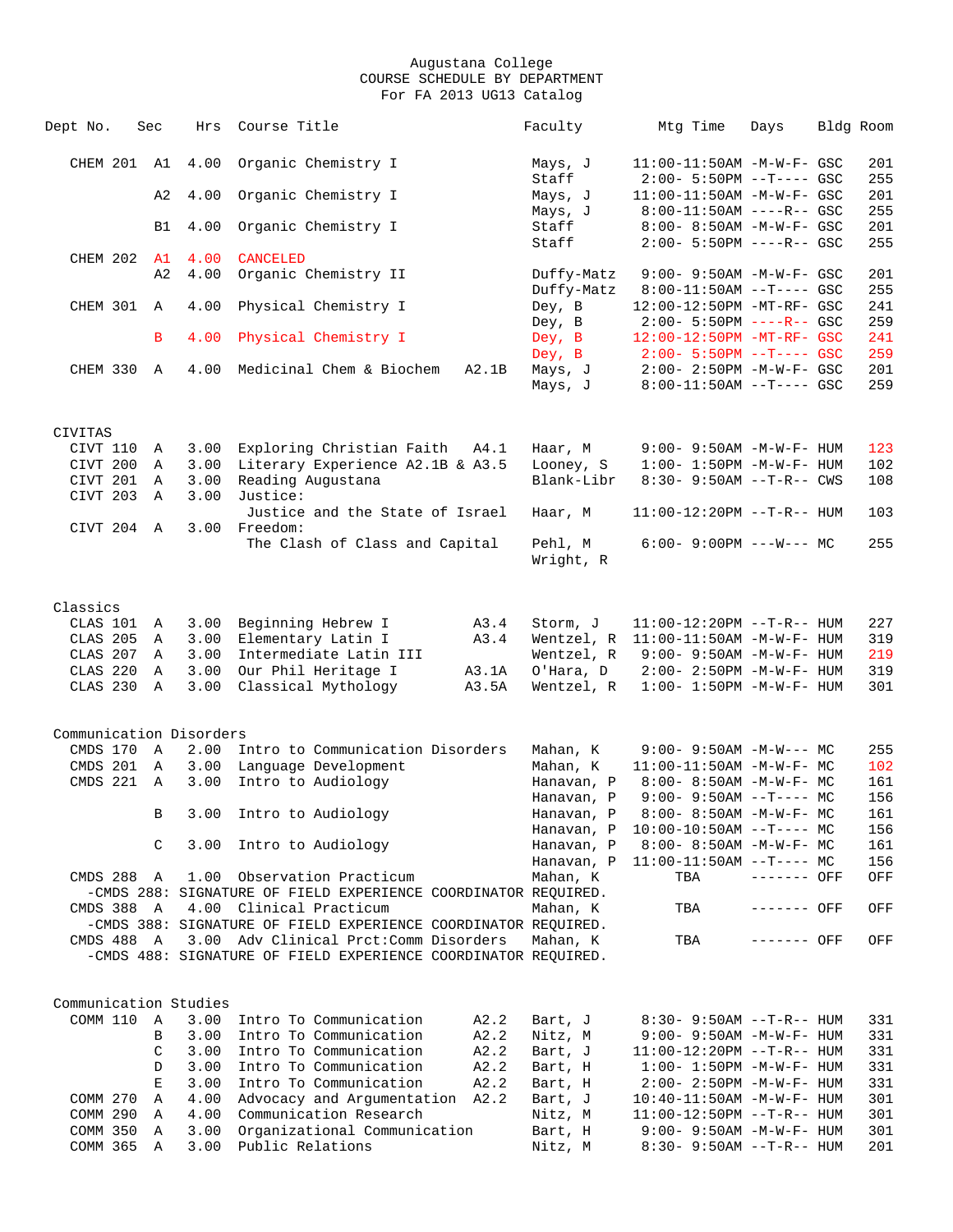| Dept No.                | Sec               | Hrs          | Course Title                                                                              | Faculty     | Mtg Time                            | Days         | Bldg Room  |
|-------------------------|-------------------|--------------|-------------------------------------------------------------------------------------------|-------------|-------------------------------------|--------------|------------|
| Computer Science        |                   |              |                                                                                           |             |                                     |              |            |
| COSC 105 A              |                   | 1.00         | Advanced Spreadsheet Appl Softwr                                                          | Gray, S     | TBA                                 | ------- OFF  | ONLN       |
|                         |                   |              | COSC 105: ONLINE COURSE                                                                   |             |                                     |              |            |
| COSC 106 A              |                   | 1.00         | Advanced Database Appl Software<br>COSC 106: ONLINE COURSE                                | Gray, S     | TBA                                 | ------- OFF  | ONLN       |
|                         |                   |              | Soc/Legal/EthicIss A3.3 & A2.1B                                                           |             |                                     |              |            |
| COSC 130                | Α                 | 3.00         |                                                                                           | Gray, S     | $1:00 - 2:20PM -T-R--GSC$           |              | 141        |
| COSC 205                | Α                 | 3.00         | Management Information Systems I                                                          | Entwistle   | $11:00-12:20PM$ --T-R-- MC          |              | 002        |
|                         | B                 | 3.00         | Management Information Systems I                                                          | Entwistle   | $1:00-2:20PM -T-R--MC$              |              | 002        |
| COSC 210                | Α                 | 4.00         | Computer Science I                                                                        | Shum, S     | $10:40 - 11:50AM$ -M-W-F- GSC       |              | 034        |
| COSC 235                | A                 | 4.00         | Computer Organization                                                                     | Shum, S     | $9:00 - 9:50AM - M - W - F - GSC$   |              | 034        |
|                         |                   |              |                                                                                           | Shum, S     | TBA                                 | $------$ GSC |            |
| COSC 315                | Α                 | 3.00         | Business Intelligence                                                                     | Sougstad    | $8:00 - 8:50PM -M-W-F - MC$         |              | 002        |
| COSC 330                | Α                 | 3.00         | Theory of Computation                                                                     | Shum, S     | 12:00-12:50PM -M-W-F- GSC           |              | 034        |
| COSC 342 A              |                   | 3.00         | Project Management<br>A2.1B                                                               | Sougstad    | $8:00 - 8:50AM -T-R-- MC$           |              | 002        |
| Economics               |                   |              |                                                                                           |             |                                     |              |            |
| ECON 120                | Α                 | 3.00         | Principles of Economics I<br>A3.3                                                         | Nesiba, R   | $1:00 - 1:50PM - M - W - F - MC$    |              | 264        |
|                         | В                 | 3.00         | Principles of Economics I<br>A3.3                                                         | Nesiba, R   | 2:00- 2:50PM -M-W-F- MC             |              | 264        |
|                         |                   |              |                                                                                           |             |                                     |              |            |
|                         | C                 | 3.00         | Principles of Economics I<br>A3.3                                                         | Eggleston   | $11:00-12:20PM$ --T-R-- MC          |              | 153        |
|                         | D                 | 3.00         | Principles of Economics I<br>A3.3                                                         | Eqqleston   | $1:00-2:20PM -T-R--MC$              |              | 153        |
| ECON 121<br>ECON 197    | $\mathbb{A}$<br>A | 3.00<br>1.00 | Principles of Economics II<br>TOPICS:                                                     | Nesiba, R   | $8:30 - 9:50AM -T-R - M$            |              | 103        |
|                         |                   |              | Modern Monetary Theory                                                                    | Nesiba, R   | $7:00-9:00PM$ --T---- MC            |              | 201        |
|                         |                   |              | -ECON 197: MEETS SEPT 10 - NOV 19. GRADING: S/U                                           |             |                                     |              |            |
| ECON 270                | A                 | 4.00         | Statistics                                                                                | Sorenson, D | $8:00 - 8:50AM$ -M-W-F- MC          |              | 153        |
|                         | B                 | 4.00         | Statistics                                                                                | Sorenson, D | $9:00 - 9:50AM - M - W - F - MC$    |              | 153        |
|                         | C                 | 4.00         | Statistics                                                                                | Lima, 0     | $11:00-11:50AM$ -M-W-F- MC          |              | 153        |
|                         | D                 | 4.00         | Statistics                                                                                | Lima, O     | 12:00-12:50PM -M-W-F- MC            |              | 153        |
|                         |                   |              | -ECON 270 A, B, C, D: MUST ALSO REGISTER FOR ECON 270L LAB SECTION.                       |             |                                     |              |            |
| ECON 270L A             |                   |              | 0.00 ECON 270: Lab                                                                        | Staff       | $7:00 - 7:50PM$ ---W--- MC          |              | 001        |
|                         | В                 | 0.00         | ECON 270: Lab                                                                             | Staff       | $11:00-11:50AM$ ----R-- MC          |              | 001        |
|                         |                   |              |                                                                                           |             |                                     |              |            |
|                         | C                 | 0.00         | ECON 270: Lab                                                                             | Staff       | $1:00-1:50PM$ ----R-- MC            |              | 001        |
| ECON 337                | D<br>A            | 0.00         | ECON 270: Lab                                                                             | Staff       | $2:00-2:50PM$ ----R-- MC            |              | 001<br>157 |
|                         |                   | 3.00         | Hist Econ Thought & Methodology                                                           | Eggleston   | 12:00-12:50PM -M-W-F- MC            |              |            |
| Ed of Deaf/Hard Hearing |                   |              |                                                                                           |             |                                     |              |            |
| EDHH 201 A              |                   |              | 3.00 Language Development                                                                 | Mahan, K    | $11:00-11:50AM$ -M-W-F- MC          |              | 102        |
| EDHH 220                | A                 | 3.00         | Foundations in Amer Deaf Culture                                                          | Soukup, M   | $11:00-12:20PM$ --T-R-- MC          |              | 253        |
| EDHH 221 A              |                   | 3.00         | Intro to Audiology                                                                        | Hanavan, P  | $8:00 - 8:50AM - M - W - F - MC$    |              | 161        |
|                         |                   |              |                                                                                           | Hanavan, P  | $9:00 - 9:50AM -T--- MC$            |              | 156        |
|                         | В                 | 3.00         | Intro to Audiology                                                                        | Hanavan, P  | $8:00 - 8:50AM$ -M-W-F- MC          |              | 161        |
|                         |                   |              |                                                                                           | Hanavan, P  | $10:00-10:50AM$ --T---- MC          |              | 156        |
|                         |                   | 3.00         |                                                                                           |             |                                     |              |            |
|                         | C                 |              | Intro to Audiology                                                                        | Hanavan, P  | $8:00 - 8:50AM$ -M-W-F- MC          |              | 161        |
|                         |                   |              |                                                                                           | Hanavan, P  | $11:00-11:50AM$ --T---- MC          |              | 156        |
| EDHH 306 A              |                   |              | 3.00 Language Assessment & Instruct<br>Deaf & Hard of Hearing                             | Soukup, M   | $1:00-2:20PM -T-R--MC$              |              | 220        |
|                         |                   |              | EDHH 487 A 12.00 Student Teach: Deaf Educ Elem                                            | Fiala, R    | TBA                                 | ------- OFF  | OFF        |
|                         |                   |              | EDHH 489 A 12.00 Student Teach: Deaf Educ MS/HS                                           | Fiala, R    | TBA                                 | ------- OFF  | OFF        |
|                         |                   |              | -EDHH 487,489: SIGNATURE OF FIELD EXPERIENCE COORDINATOR REQUIRED.                        |             |                                     |              |            |
|                         |                   |              |                                                                                           |             |                                     |              |            |
| Education               |                   |              |                                                                                           |             |                                     |              |            |
| EDUC 110 A              |                   |              | 3.00 Foundations of Amer Educ<br>A3.3                                                     | VanBockern  | $1:00-2:20PM -T-R--HUM$             |              | 102        |
|                         | B                 |              | 3.00 Foundations of Amer Educ<br>A3.3                                                     |             | Hallenbeck 12:00-12:50PM -M-W-F- MC |              | 102        |
|                         |                   |              | -EDUC 110 A, B: INTENDED FOR STUDENTS PURSUING ENTRANCE TO TEACHER EDUC PROGRAM. REQUIRES |             |                                     |              |            |

 1-2 HRS PER WEEK IN AREA SCHOOL. EDUC 200L A 0.00 Program Admission ePortfolio Lab Andrews,SE 10:00-10:50AM --T---- MC 001 B 0.00 Program Admission ePortfolio Lab Andrews,SE 12:00-12:50PM --T---- MC 001 -EDUC 200L A,B: MEETS 9/24, 10/1, 10/15, 11/5, 11/19 AND 11/26. SHOULD REGISTER FOR EDUC 200L THE SAME SEMESTER YOU ENROLL IN EDUC 275.

EDUC 219 A 3.00 Technology in Education Hanavan, P 11:00-11:50AM -M-W-F- MC 001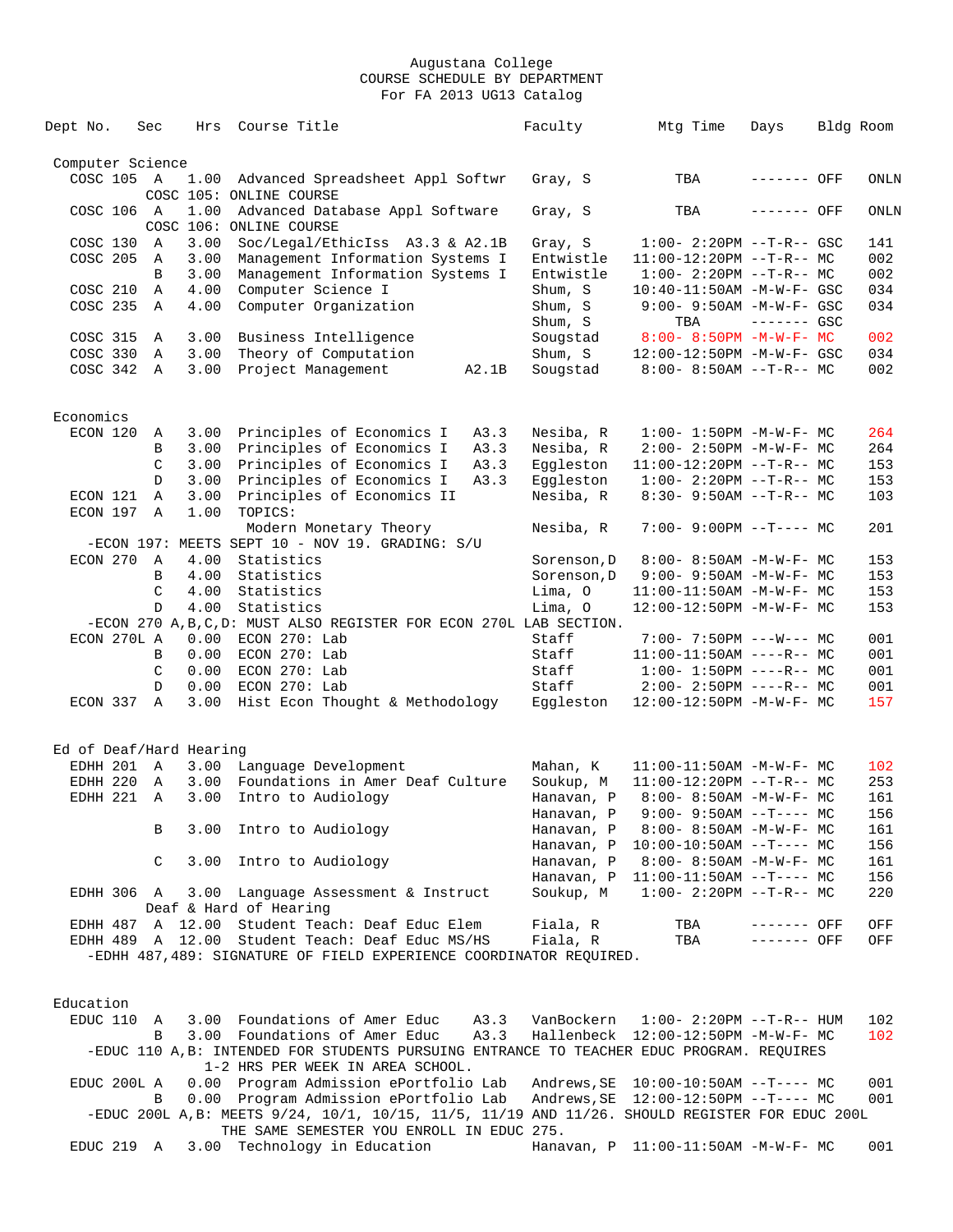| Dept No.         | Sec              |              | Hrs Course Title                                                                                                                                               | Faculty                                  |            | Mtg Time                                                  | Days        | Bldg Room |                 |
|------------------|------------------|--------------|----------------------------------------------------------------------------------------------------------------------------------------------------------------|------------------------------------------|------------|-----------------------------------------------------------|-------------|-----------|-----------------|
|                  |                  |              |                                                                                                                                                                |                                          |            |                                                           |             |           |                 |
| EDUC 245 A       |                  |              | 3.00 Educ Psychology & Measurement                                                                                                                             | Durr, A                                  |            | $11:00-11:50AM$ -M-W-F- MC                                |             |           | 164             |
|                  | B                |              | 3.00 Educ Psychology & Measurement                                                                                                                             | Durr, A                                  |            | 12:00-12:50PM -M-W-F- MC                                  |             |           | 164             |
|                  |                  |              | EDUC 245 A, B: NOT OPEN TO FRESHMEN.                                                                                                                           |                                          |            |                                                           |             |           |                 |
| EDUC 275 A       |                  |              | 3.00 Tch, Lrn, & Connect Classrm A2.1B                                                                                                                         | Ashworth                                 |            | $9:00 - 9:50AM -T-R--MC$                                  |             |           | 164             |
|                  | B                |              | 3.00 Tch, Lrn, & Connect Classrm A2.1B                                                                                                                         | Ashworth                                 |            | $11:00-11:50AM$ --T-R-- MC                                |             |           | 164             |
|                  |                  |              | -EDUC 275 A, B: NOT OPEN TO FRESHMEN. EDUC 245 IS A PRE OR COREQUISITEFOR EDUC 275. REQUIRES                                                                   |                                          |            |                                                           |             |           |                 |
|                  |                  |              | 4 HRS OF PRACTICUM PER WEEK SCHEDULED BETWEEN 8AM-3PM.                                                                                                         |                                          |            |                                                           |             |           |                 |
| EDUC 290 A       |                  |              | 2.00 Theory of Reading in Elem School                                                                                                                          | Ashworth                                 |            | $1:00-1:50PM$ --T-R-- MC                                  |             |           | 164             |
|                  |                  |              | -EDUC 290: ADMITTED TEACHER EDUC STUDENTS ONLY. RECOMMEND YOU REGISTER FOR EDUC 350. REQUIRES                                                                  |                                          |            |                                                           |             |           |                 |
|                  |                  |              | 4-6 HRS OF OBSERVATION AND PARTICIPATION IN AREA SCHOOLS.                                                                                                      |                                          |            |                                                           |             |           |                 |
| EDUC 300L A      |                  |              | 0.00 Pre-Student Teach ePortfolio Lab                                                                                                                          |                                          |            |                                                           |             |           | 001             |
|                  | B                |              | 0.00 Pre-Student Teach ePortfolio Lab                                                                                                                          |                                          |            |                                                           |             |           | 001             |
|                  |                  |              | -EDUC 300L A, B: MEETS 9/10, 9/17, 10/8, 11/12, 12/3 AND 12/10. SHOULD REGISTER FOR EDUC 300L                                                                  |                                          |            |                                                           |             |           |                 |
|                  |                  |              | THE SEMESTER PRIOR TO STUDENT TEACHING.                                                                                                                        | Hall, C                                  |            | $2:00 - 2:50AM - M - W - F - GSC$                         |             |           | 163             |
| EDUC 301 A       |                  |              | 2.00 Methods Teaching Elem/MS Science<br>-EDUC 301: REOUIRES OBSERVATION AND TEACHING IN ELEM SCHOOLS.                                                         |                                          |            |                                                           |             |           |                 |
| EDUC 310D A      |                  |              | 3.00 Sec School Methods - ENGLISH                                                                                                                              | Gohl, J                                  |            | $6:00 - 9:00PM -T--- HUM$                                 |             |           | 106             |
| EDUC 310E A      |                  | 3.00         | Sec School Methods - FOREIGN LANG                                                                                                                              | Lindamood                                |            | $8:30 - 9:50AM -T-R--HUM$                                 |             |           | 32 <sup>°</sup> |
| EDUC 310F A      |                  |              | 3.00 Sec School Methods - MATHEMATICS                                                                                                                          |                                          | Smith, Jay | $9:00 - 9:50AM -M-W-F - GSC$                              |             |           | 029             |
| EDUC 310G A      |                  | 3.00         | Sec School Methods - PHYS EDUC                                                                                                                                 | Klungeth                                 |            | $7:00-10:00PM$ ---W--- ELMN                               |             |           | 241             |
| EDUC 310H A      |                  | 3.00         | Sec School Methods - SCIENCE                                                                                                                                   | Hall, C                                  |            | $8:00 - 9:50AM$ ----R-- GSC                               |             |           | 163             |
| EDUC 310I A      |                  | 3.00         | Sec School Methods - SOC SCIENCE                                                                                                                               |                                          | Van Sloten | $6:00-9:00PM -M--- MC$                                    |             |           | 253             |
| EDUC 310K A      |                  |              | 3.00 Sec School Methods - ART                                                                                                                                  | Nelson, C                                |            | $6:00 - 7:30PM -T-R--CVA$                                 |             |           | 182             |
|                  |                  |              | -EDUC 310D, F, G, H, I, K: ADMITTED TEACHER EDUC STUDENTS ONLY.                                                                                                |                                          |            |                                                           |             |           |                 |
| EDUC 320 A       |                  |              | 3.00 Children's Lit & Language Arts                                                                                                                            | Laurich                                  |            | 8:00- 8:50AM -M-W-F- MC                                   |             |           | 164             |
|                  |                  |              | -EDUC 320: ADMITTED TEACHER EDUC STUDENTS ONLY. MUST ALSO REGISTER FOR EDUC 325. PLAN TO SPEND                                                                 |                                          |            |                                                           |             |           |                 |
|                  |                  |              | 2 HRS IN FIELD ONE MORNING PER WEEK.                                                                                                                           |                                          |            |                                                           |             |           |                 |
| EDUC 325 A       |                  |              | 3.00 Teach of Read in Elem & Mid Sch                                                                                                                           | Laurich                                  |            | $9:00 - 9:50AM - M - W - F - MC$                          |             |           | 164             |
|                  |                  |              | -EDUC 325: ADMITTED TEACHER EDUC STUDENTS ONLY. MUST ALSO REGISTER FOR EDUC 320. PLAN TO SPEND                                                                 |                                          |            |                                                           |             |           |                 |
|                  |                  |              | 2 HRS IN FIELD ONE MORNING PER WEEK.                                                                                                                           |                                          |            |                                                           |             |           |                 |
| EDUC 330         | $\overline{A}$   |              | 3.00 Foundations&Methods-Middle Level                                                                                                                          | Durr, A                                  |            | $2:00 - 2:50PM -M-W-F-MC$                                 |             |           | 164             |
|                  |                  |              | -EDUC 330: ADMITTED TEACHER EDUC STUDENTS ONLY.                                                                                                                |                                          |            |                                                           |             |           |                 |
| EDUC 335 A       |                  |              | 3.00 Literacy in the Content Area                                                                                                                              |                                          |            |                                                           |             |           | 220             |
|                  |                  |              | -EDUC 335: ADMITTED TEACHER EDUC STUDENTS ONLY.                                                                                                                |                                          |            |                                                           |             |           |                 |
| EDUC 345 A       |                  |              | 3.00 Adolescent Development                                                                                                                                    | A1.2<br>Feinstein                        |            | $1:00 - 1:50PM -M-W-F - MC$                               |             |           | 157             |
|                  |                  |              | -EDUC 345: ADMITTED TEACHER EDUC STUDENTS ONLY.                                                                                                                |                                          |            |                                                           |             |           |                 |
| EDUC 350 A       |                  |              | 2.00 Teaching Soc Studies Elem & MS                                                                                                                            | Ashworth                                 |            | $2:00-2:50PM -T-R--MC$                                    |             |           | 164             |
|                  |                  |              | -EDUC 350: ADMITTED TEACHER EDUC STUDENTS ONLY. RECOMMEND TO ALSO REGISTER FOR EDUC 290.<br>REQUIRES 4-6 HRS OF OBSERVATION AND PARTICIPATION IN AREA SCHOOLS. |                                          |            |                                                           |             |           |                 |
| EDUC 355         | A                |              | 3.00 Human Relations in Education                                                                                                                              |                                          | VanBockern | $8:30 - 9:50AM -T-R-- MC$                                 |             |           | 264             |
| EDUC 360         | $\mathbb A$      |              | 3.00 Foundations of ENL                                                                                                                                        | Andrews, SE                              |            | $2:00 - 2:50PM -M-W-F-MC$                                 |             |           | 220             |
|                  |                  |              | EDUC 365 A 3.00 CANCELED                                                                                                                                       |                                          |            |                                                           |             |           |                 |
| EDUC 400L A      |                  |              | 0.00 Student Teacher ePortfolio Lab                                                                                                                            | Andrews, SE                              |            | TBA                                                       | $------$ MC |           |                 |
|                  |                  |              | -EDUC 400L: SHOULD REGISTER FOR EDUC 400L DURING SEMESTER OF STUDENT TEACHING.                                                                                 |                                          |            |                                                           |             |           |                 |
| EDUC 470         | A                | 12.00        | Student Teach: All Grades                                                                                                                                      | Fiala, R                                 |            | TBA                                                       | ------- OFF |           | OFF             |
| EDUC 471         | Α                | 12.00        | Student Teach: Middle School                                                                                                                                   | Fiala, R                                 |            | TBA                                                       | ------- OFF |           | OFF             |
| EDUC 472 A       |                  | 12.00        | Student Teach: Elementary                                                                                                                                      | Fiala, R                                 |            | TBA                                                       | ------- OFF |           | OFF             |
| EDUC 473 A 12.00 |                  |              | Student Teach: Kindergarten                                                                                                                                    | Fiala, R                                 |            | TBA                                                       | ------- OFF |           | OFF             |
|                  |                  |              | EDUC 474 A 12.00 Student Teach: Secondary                                                                                                                      | Fiala, R                                 |            | TBA                                                       | ------- OFF |           | OFF             |
|                  |                  |              | -EDUC 470, 471, 472, 473, 474: SIGNATURE OF FIELD EXPERIENCE COORDINATOR REQUIRED.                                                                             |                                          |            |                                                           |             |           |                 |
|                  |                  |              |                                                                                                                                                                |                                          |            |                                                           |             |           |                 |
|                  |                  |              |                                                                                                                                                                |                                          |            |                                                           |             |           |                 |
| English          |                  |              |                                                                                                                                                                |                                          |            |                                                           |             |           |                 |
| ENGL 110         | Α                |              | 4.00 First-Year Composition                                                                                                                                    | A2.1A<br>Looney, S                       |            | 8:00- 8:50AM -MT-RF- HUM                                  |             |           | 102             |
|                  | В                | 4.00         | First-Year Composition                                                                                                                                         | A2.1A<br>Rives, D                        |            | 9:00- 9:50AM -MT-RF- HUM                                  |             |           | 102             |
|                  | C                | 4.00         | First-Year Composition                                                                                                                                         | A2.1A<br>Harris, Mit                     |            | $10:40 - 11:50AM$ -M-W-F- HUM                             |             |           | 102             |
|                  | D                |              | 4.00 First-Year Composition                                                                                                                                    | A2.1A<br>Hicks, P                        |            | $10:40 - 11:50AM$ -M-W-F- HUM                             |             |           | 103             |
|                  | Е<br>$\mathbf F$ |              | 4.00 First-Year Composition                                                                                                                                    | A2.1A<br>Holm, A                         |            | $12:00-12:50PM$ -MT-RF- HUM                               |             |           | 102             |
|                  | V                | 4.00<br>4.00 | First-Year Composition<br>First-Year Composition                                                                                                               | A2.1A<br>Miller, J<br>A2.1A<br>Nelson, C |            | 2:00- 2:50PM -MT-RF- HUM<br>$1:00 - 1:50PM - MTWRF - HUM$ |             |           | 201<br>103      |
|                  | W                | 4.00         | First-Year Composition                                                                                                                                         | A2.1A<br>Nelson, C                       |            | $2:00-2:50PM -MTWRF-HUM$                                  |             |           | 103             |
|                  |                  |              |                                                                                                                                                                |                                          |            |                                                           |             |           |                 |

 -ENGL 110V,W: OPEN ONLY TO FROSH WHOSE ENGL & READ ACT AVERAGE 19 OR LOWER. ENGL 115 A 3.00 News Reporting & Writing A2.1B Blank-Libr 12:00-12:50PM -M-W-F- HUM 201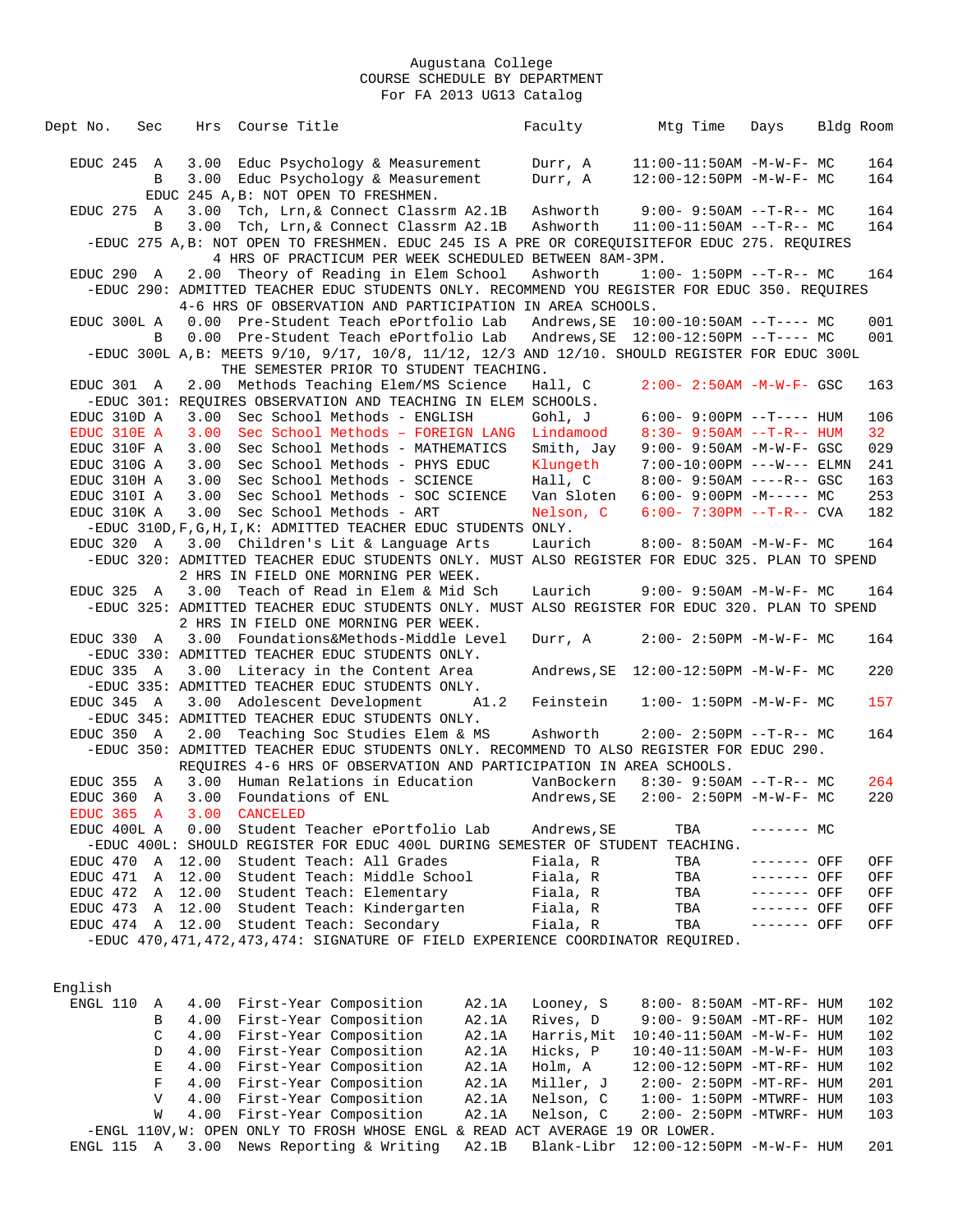| Dept No.                                                                                                   | Sec                                                                                | Hrs                                                                                                          | Course Title                                                                                                                                                                                                                                                                                                                                                                                                                                                           |                | Faculty                                                                                                                                                                         | Mtg Time                                                                                                                                                                                                                                                                                                                                                                                                                                                    | Days         | Bldg Room |                                                                                                |
|------------------------------------------------------------------------------------------------------------|------------------------------------------------------------------------------------|--------------------------------------------------------------------------------------------------------------|------------------------------------------------------------------------------------------------------------------------------------------------------------------------------------------------------------------------------------------------------------------------------------------------------------------------------------------------------------------------------------------------------------------------------------------------------------------------|----------------|---------------------------------------------------------------------------------------------------------------------------------------------------------------------------------|-------------------------------------------------------------------------------------------------------------------------------------------------------------------------------------------------------------------------------------------------------------------------------------------------------------------------------------------------------------------------------------------------------------------------------------------------------------|--------------|-----------|------------------------------------------------------------------------------------------------|
| ENGL 200<br>ENGL 226<br>ENGL 230<br>ENGL 301<br>ENGL 306<br>ENGL 311<br>ENGL 315<br>ENGL 320<br>ENGL 380 A | A<br>B<br>C<br>D<br>Е<br>$\mathbf F$<br>Α<br>A<br>A<br>A<br>A<br>A<br>$\mathbb{A}$ | 3.00<br>3.00<br>3.00<br>3.00<br>3.00<br>3.00<br>3.00<br>3.00<br>3.00<br>3.00<br>3.00<br>3.00<br>3.00<br>3.00 | Literary Experience A2.1B & A3.5<br>Christianity & Lit Sec A2.1B&3.5<br>Literary Experience A2.1B & A3.5<br>Literary Experience A2.1B & A3.5<br>African Amer Lit Sec A2.1B &A3.5<br>Literary Experience A2.1B & A3.5<br>World Literature II<br>A3.1B<br>Intro to British Literary Hist<br>English Grammar<br>Creative Writing: Drama<br>Advanced Composition<br>Newspaper Writ: Crit/Edit A2.1B<br>Seminar in Earlier American Lit<br>Seminar in Literary Crit & Theor | A2.1B<br>A2.1B | Gohl, J<br>Harris, Mit<br>Hanson, D<br>Boyens, B<br>Rives, D<br>Looney, S<br>Nelson, C<br>Harris, Mit<br>Gerling<br>Hanson, D<br>Hicks, P<br>Miller, J<br>Hanson, D<br>Rives, D | $8:30 - 9:50AM -T-R-- HUM$<br>$9:00 - 9:50AM -M-W-F - HUM$<br>$11:00-11:50AM$ -M-W-F- HUM<br>$11:00-12:20PM --T-R--HUM$<br>12:00-12:50PM -M-W-F- HUM<br>$2:00 - 2:50PM -M-W-F - HUM$<br>$8:30 - 9:50AM -T-R--HUM$<br>$1:00 - 1:50PM - M - W - F - HUM$<br>$1:00 - 1:50PM - M - W - F - HUM$<br>$2:00 - 2:50PM -M-W-F - HUM$<br>$9:00 - 9:50AM - M - W - F - HUM$<br>$11:00-12:20PM$ --T-R-- HUM<br>12:00-12:50PM -M-W-F- HUM<br>$11:00-11:50AM$ -M-W-F- HUM |              |           | 103<br>103<br>123<br>201<br>103<br>102<br>123<br>302<br>201<br>106<br>226<br>202<br>121<br>106 |
|                                                                                                            |                                                                                    |                                                                                                              |                                                                                                                                                                                                                                                                                                                                                                                                                                                                        |                |                                                                                                                                                                                 |                                                                                                                                                                                                                                                                                                                                                                                                                                                             |              |           |                                                                                                |
| Exercise Science<br>EXSC 265 A<br>EXSC 277 A<br>EXSC 325<br>EXSC 360<br>EXSC 490 A                         | A<br>A                                                                             | 2.00<br>2.00<br>3.00<br>1.00                                                                                 | Theory & Tech of Strenth & Cond<br>Motor Development<br>3.00 Kinesiology/Biomechanics<br>Fitness Measure & Exerc Prescrip<br>Fitness Seminar                                                                                                                                                                                                                                                                                                                           |                | Chambers<br>VanSchepen<br>VanLaecken<br>Barkley, S<br>Barkley, S                                                                                                                | $12:00-12:50PM$ --T-R-- ELMN<br>$11:00-11:50AM$ --T-R-- ELMN<br>8:00- 8:50AM -M-W-F- ELMN<br>$9:00 - 9:50AM - M - W - F - ELMN$<br>$9:00 - 9:50AM$ ----R-- ELMN                                                                                                                                                                                                                                                                                             |              |           | 180<br>230<br>241<br>241<br>230                                                                |
| French<br>FREN 110<br>FREN 210<br>FREN 320<br>FREN 400                                                     | A<br>A<br>$\mathbb{A}$<br>$\overline{A}$                                           | 4.00<br>4.00                                                                                                 | 3.00 Intro to French I<br>Intermediate French I<br>French Conv & Comp I<br>1.00 Honors Thesis<br>-FREN 400: INSTRUCTOR SIGNATURE REQUIRED.                                                                                                                                                                                                                                                                                                                             | A3.4<br>A2.1B  | Thompsen<br>Fish<br>Fish<br>Fish                                                                                                                                                | 9:00- 9:50AM -M-W-F- HUM<br>$2:00 - 2:50PM - MTWR - - HUM$<br>$9:00 - 9:50AM - MTWR-- HUM$<br>TBA                                                                                                                                                                                                                                                                                                                                                           | $------$ HUM |           | 320<br>320<br>325                                                                              |
| General Studies<br>GENL 097 A<br>GENL 107 A 16.00<br>GENL 116 A                                            |                                                                                    | 1.00<br>1.00                                                                                                 | New Student Seminar<br>The Washington Semester<br>Becoming a Master Student                                                                                                                                                                                                                                                                                                                                                                                            | A1.1           | Staff<br>Wanless, E<br>Christensn                                                                                                                                               | $10:00-10:50AM$ ----R-- ADMN<br>TBA<br>$3:00 - 3:50PM -T-R-- LIBR$                                                                                                                                                                                                                                                                                                                                                                                          | $------$ OFF |           | INTR<br>229                                                                                    |
|                                                                                                            | B                                                                                  | 1.00                                                                                                         | -GENL 116A: MEETS SEPT 5 - OCT 17.<br>Becoming a Master Student                                                                                                                                                                                                                                                                                                                                                                                                        |                | Howard, J<br>Howard, J<br>Enright                                                                                                                                               | $3:00 - 3:50PM -T-R-- LIBR$                                                                                                                                                                                                                                                                                                                                                                                                                                 |              |           | 229                                                                                            |
|                                                                                                            |                                                                                    |                                                                                                              | -GENL 116B: MEETS OCT 22 - DEC 12.<br>GENL 492 A 4.00 Senior Capstone:<br>Ecology: Living Deliberately                                                                                                                                                                                                                                                                                                                                                                 | A4.3           | Lewis, A<br>O'Hara, D<br>Lewis, A<br>O'Hara, D                                                                                                                                  | $11:00-11:50AM - M-W-F- HUM$<br>$8:00 - 9:50AM -T--- GSC$                                                                                                                                                                                                                                                                                                                                                                                                   |              |           | 227<br>169                                                                                     |
|                                                                                                            | В<br>C                                                                             | 3.00                                                                                                         | Revolutionary Fiction: Cuba<br>3.00 Ragged Edge of Life                                                                                                                                                                                                                                                                                                                                                                                                                |                | Conover<br>Cabrera<br>Pederson, A<br>Schellingr<br>Harris, MH                                                                                                                   | $11:00-12:20PM$ --T-R-- HUM<br>$4:30 - 7:30PM - M--- -$ GSC                                                                                                                                                                                                                                                                                                                                                                                                 |              |           | 123<br>101                                                                                     |
|                                                                                                            |                                                                                    |                                                                                                              |                                                                                                                                                                                                                                                                                                                                                                                                                                                                        |                |                                                                                                                                                                                 |                                                                                                                                                                                                                                                                                                                                                                                                                                                             |              |           |                                                                                                |
| Geography/Earth Science                                                                                    |                                                                                    |                                                                                                              | GEOG 220 A 3.00 Geography & Earth/Space Science                                                                                                                                                                                                                                                                                                                                                                                                                        |                | Alvey, S<br>Kallas, K<br>Alvey, S<br>Kallas, K                                                                                                                                  | $6:00-9:00PM -M--- MC$<br>$6:00-9:00PM -M--- - M$                                                                                                                                                                                                                                                                                                                                                                                                           |              |           | 164<br>001                                                                                     |
| German<br>GERM 110 B<br>GERM 210<br>GERM 320                                                               | Α<br>Α                                                                             | 3.00<br>4.00<br>4.00                                                                                         | Intro to German I<br>Intermediate German I<br>German Conv & Comp I                                                                                                                                                                                                                                                                                                                                                                                                     | A3.4<br>A2.1B  | Lhotzky, S<br>Lhotzky, S<br>Lhotzky, S                                                                                                                                          | $1:00 - 1:50PM - M - W - F - HUM$<br>$2:00 - 2:50PM - MTW - F - HUM$<br>12:00-12:50PM -MTW-F- HUM                                                                                                                                                                                                                                                                                                                                                           |              |           | 319<br>302<br>302                                                                              |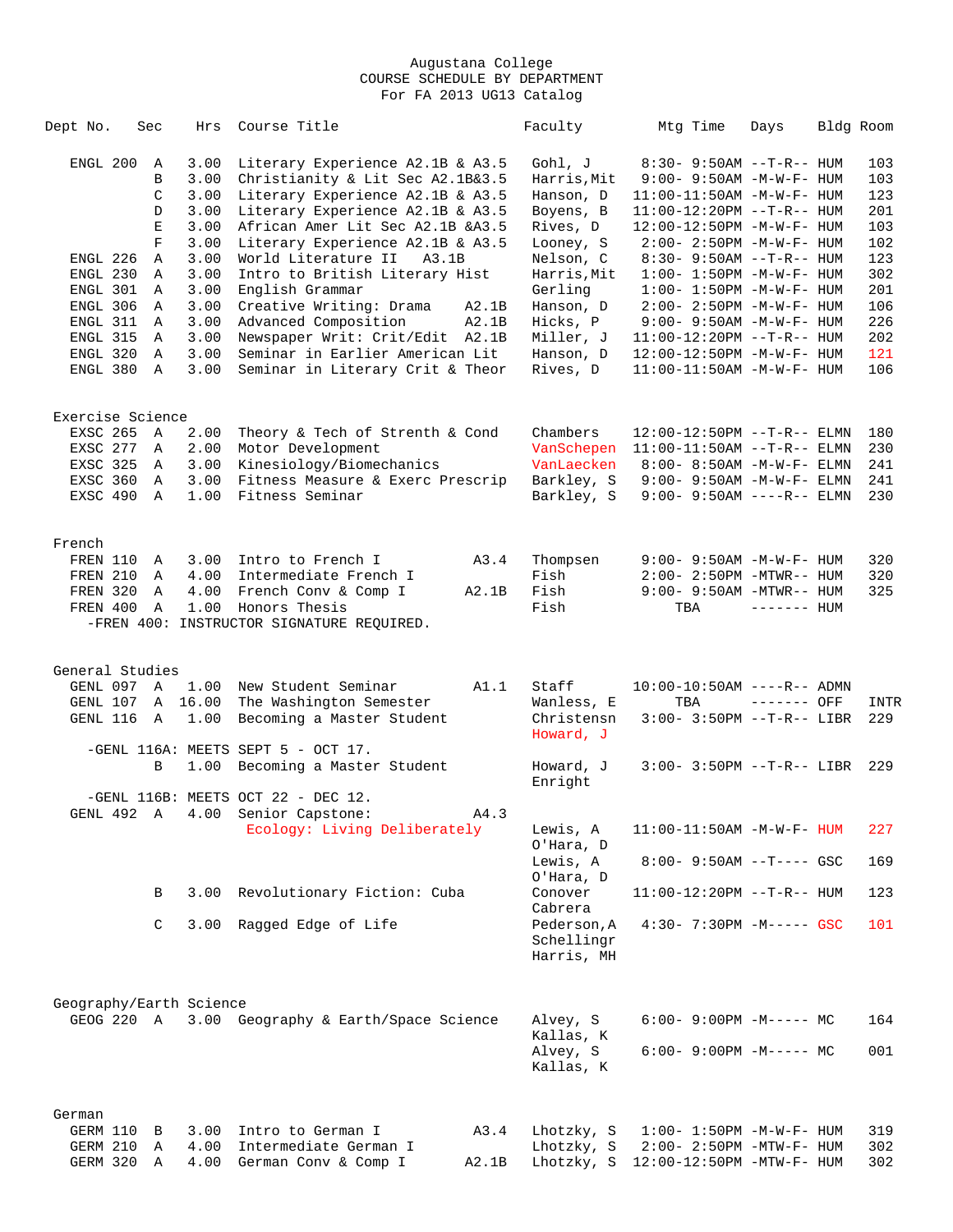| Dept No.                | Sec          | Hrs  | Course Title                      |       | Faculty              | Mtg Time                         | Days        | Bldg Room |     |
|-------------------------|--------------|------|-----------------------------------|-------|----------------------|----------------------------------|-------------|-----------|-----|
| <b>GERM 400 A</b>       |              | 1.00 | Honors Thesis                     |       | Lhotzky, S           | TBA                              | TBA         | HUM       |     |
| Gerontology             |              |      |                                   |       |                      |                                  |             |           |     |
| GERO 120 A              |              | 3.00 | Aging and Society                 | A1.2  | Schrader, S          | $2:00 - 2:50PM -M-W-F - MC$      |             |           | 102 |
| Government/Intl Affairs |              |      |                                   |       |                      |                                  |             |           |     |
| GOVT 110                | A            | 3.00 | Intro to Government               | A3.3  | Wanless, E           | $9:00 - 9:50AM - M - W - F - MC$ |             |           | 253 |
|                         | B            | 3.00 | Intro to Government               | A3.3  | Schotten             | 12:00-12:50PM -M-W-F- MC         |             |           | 201 |
|                         | C            | 3.00 | Intro to Government               | A3.3  | Johnson, Jl          | $1:00-1:50PM -M-W-F-MC$          |             |           | 153 |
| GOVT 120                | A            | 3.00 | Politics in a Diverse World A3.6  |       | Dndelinger           | $8:30 - 9:50AM -T-R-- MC$        |             |           | 201 |
|                         | B            | 3.00 | Politics in a Diverse World A3.6  |       | Dndelinger           | $1:00-2:20PM -T-R--MC$           |             |           | 201 |
| GOVT 190                | Α            | 3.00 | Humans in Conflict                | A1.2  | Wanless, E           | $2:00 - 2:50PM -M-W-F - MC$      |             |           | 153 |
| GOVT 220                | Α            | 3.00 | The American Presidency           |       | Wanless, E           | $1:00 - 1:50PM - M - W - F - MC$ |             |           | 102 |
| GOVT 275                | A            | 3.00 | Politics and Literature           |       | Johnson, Jl          | $11:00-12:20PM$ --T-R-- MC       |             |           | 264 |
| GOVT 370                | A            | 4.00 | Con Law: Civil Liberties          |       | Schotten             | $1:00-2:50PM -T-R--MC$           |             |           | 264 |
| GOVT 385                | Α            | 3.00 | International Politics            |       | Dndelinger           | $8:00 - 8:50AM - M - W - F - MC$ |             |           | 255 |
| GOVT 390                | $\mathbf{A}$ | 2.00 | Research Seminar                  | A2.1B | Johnson, Jl          | TBA                              | $------$ MC |           |     |
| GOVT 391                | A            | 2.00 | Honors Seminar                    | A2.1B | Johnson, Jl          | TBA                              | $------$ MC |           |     |
| History                 |              |      |                                   |       |                      |                                  |             |           |     |
| HIST 110                | Α            | 3.00 | Western Civilization I            | A3.1A | Conover              | $8:00 - 8:50AM - M - W - F - MC$ |             |           | 202 |
|                         | B            | 3.00 | Western Civilization I            | A3.1A | Conover              | $9:00 - 9:50AM - M-W-F - MC$     |             |           | 202 |
|                         | C            | 3.00 | Western Civilization I            | A3.1A | Pehl, M              | $11:00-11:50AM$ -M-W-F- MC       |             |           | 202 |
|                         | D            | 3.00 | Western Civilization I            | A3.1A | Dipple, G            | 12:00-12:50PM -M-W-F- MC         |             |           | 202 |
|                         | $\mathbf E$  | 3.00 | Western Civilization I            | A3.1A | Pehl, M              | $1:00 - 1:50PM -M-W-F - MC$      |             |           | 257 |
|                         | $\mathbf F$  | 3.00 | Western Civilization I            | A3.1A | Mullin, M            | $2:00 - 2:50PM -M-W-F - MC$      |             |           | 257 |
| HIST 111                | $\mathbb{A}$ | 3.00 | Western Civilization II           | A3.1B | Preston, M           | $11:00-11:50AM$ -M-W-F- MC       |             |           | 201 |
| HIST 112                | Α            | 3.00 | Art Hist I: Prehist-Renaiss A3.1A |       | Twa, L               | $9:00 - 9:50AM - M-W-F - GSC$    |             |           | 100 |
| HIST 114 A              |              | 3.00 | Western Civ. I (Honors)           | A3.1A | Dipple, G            | $8:30 - 9:50AM -T-R-- MC$        |             |           | 102 |
| HIST 120                | A            | 3.00 | American Exper. to 1877           | A3.1B | Mullin, M            | $11:00-11:50AM$ -M-W-F- MC       |             |           | 255 |
| HIST 201                | Α            | 3.00 | Dreaming the Middle Ages          |       | Dipple, G            | $1:00-2:20PM --T-R--MC$          |             |           | 157 |
| HIST 297                | Α            | 3.00 | TOPICS:                           |       |                      |                                  |             |           |     |
|                         |              |      | The Clash of Class and Capital    |       | Pehl, M<br>Wright, R | $6:00 - 9:00PM$ ---W--- MC       |             |           | 255 |
| HIST 337                | Α            | 3.00 | Hist Econ Thought & Methodology   |       | Eggleston            | 12:00-12:50PM -M-W-F- MC         |             |           | 157 |
| HIST 490                | $\mathbb{A}$ | 3.00 | Senior Seminar                    | A2.1B | Preston, M           | $9:00 - 9:50AM - M - W - F - MC$ |             |           | 220 |
| Health                  |              |      |                                   |       |                      |                                  |             |           |     |
| HLTH 216                | Α            | 2.00 | Stress Management                 |       | VanLaecken           | 12:00-12:50PM -M-W--- ELMN       |             |           | 241 |
| HLTH 222 A              |              | 2.00 | Nutrition & Exercise              |       | Barkley, S           | $11:00-11:50AM$ --T-R-- ELMN     |             |           | 241 |
| HLTH 240 A              |              | 3.00 | CANCELED                          |       |                      |                                  |             |           |     |
| HLTH 242 A              |              |      | 2.00 Personal Health              |       | VanLaecken           | $2:00 - 2:50PM -M-W---$ ELMN     |             |           | 230 |
| HLTH 365 A              |              | 2.00 | Medical Aspects of Sport          |       | Boyens, S            | $2:00-3:40PM -M-----$ ELMN       |             |           | 241 |
| International Studies   |              |      |                                   |       |                      |                                  |             |           |     |
| INST 200 A              |              |      | 1.00 Living & Learning Abroad     |       | Grinager, D          | $3:00 - 3:50PM$ ----R-- HUM      |             |           | 123 |
| Sign Lang. Interpreting |              |      |                                   |       |                      |                                  |             |           |     |
| INTR 201 A              |              | 2.00 | Intro to Interpreting             |       | Gundersn, C          | $3:00-4:40PM -M--- MC$           |             |           | 252 |
| INTR 334 A              |              | 3.00 | American Sign Language V          |       | Dyce, M              | $10:40-11:50AM$ -M-W--- MC       |             |           | 254 |
| INTR 340 A              |              |      | 3.00 Interpretation I             | A2.1B | Dyce, M              | $10:40-11:50AM$ --T-R-- MC       |             |           | 254 |
| INTR 344 A              |              | 3.00 | Amer Sign Language to English II  |       | Dyce, M              | $8:30 - 9:50AM - M-W--- MC$      |             |           | 254 |
| INTR 345 A              |              | 3.00 | English to Amer Sign Language II  |       | Dyce, M              | $8:30 - 9:50AM -T-R-- MC$        |             |           | 254 |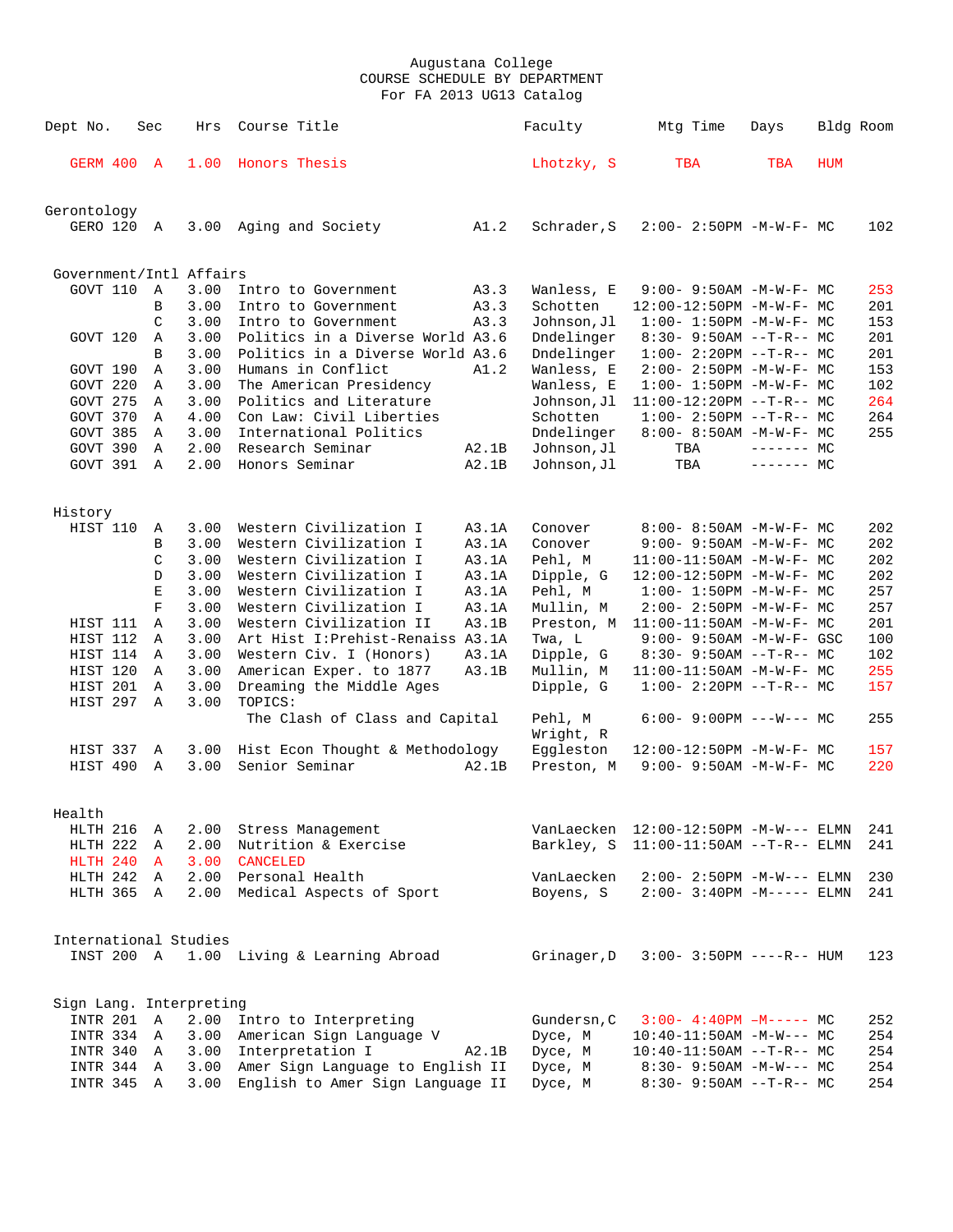| Dept No.                | Sec            | Hrs          | Course Title                                                                                    | Faculty                 | Mtg Time                             | Days         | Bldg Room      |
|-------------------------|----------------|--------------|-------------------------------------------------------------------------------------------------|-------------------------|--------------------------------------|--------------|----------------|
|                         |                |              |                                                                                                 |                         |                                      |              |                |
| Journalism              |                |              |                                                                                                 |                         |                                      |              |                |
| <b>JOUR 095</b>         | A              | 1.00         | Journalism Participation                                                                        |                         |                                      |              |                |
|                         |                |              | MIRROR                                                                                          | Miller, J               | TBA                                  | $------$ HUM | 222            |
|                         | В              | 1.00         | <b>EDDA</b>                                                                                     | Blank-Libr              | TBA                                  | $------$ HUM | 221            |
| <b>JOUR 115</b>         | A              |              | 3.00 News Reporting & Writing<br>A2.1B                                                          | Blank-Libr              | 12:00-12:50PM -M-W-F- HUM            |              | 201            |
| <b>JOUR 242</b>         | A              | 3.00         | Editorial Skills I: Copy Editing                                                                | Gale, D.                | $1:00 - 2:20PM -T-R--HUM$            |              | 123            |
| <b>JOUR 297 A</b>       |                | 1.00         | TOPICS:                                                                                         |                         |                                      |              |                |
|                         |                |              | StorytellingTechniqueDigitalJour                                                                | Blank-Libr              | $3:00 - 3:50PM$ ----R-- HUM          |              | 106            |
|                         |                |              | -JOUR 297: INSTRUCTOR PERMISSION REQUIRED.                                                      |                         |                                      |              |                |
| <b>JOUR 302 A</b>       |                | 3.00         | Ethics & Law of the Press                                                                       | Blank-Libr              | $2:00 - 2:50PM -M-W-F - HUM$         |              | 301            |
| JOUR 315 A              |                | 3.00         | Newspaper Writ: Crit/Edit A2.1B                                                                 | Miller, J               | $11:00-12:20PM$ --T-R-- HUM          |              | 202            |
| JOUR 365 A              |                |              | 3.00 Public Relations                                                                           | Nitz, M                 | $8:30 - 9:50AM -T-R - HUM$           |              | 201            |
|                         |                |              |                                                                                                 |                         |                                      |              |                |
|                         |                |              |                                                                                                 |                         |                                      |              |                |
| Mathematics             |                |              |                                                                                                 |                         |                                      |              |                |
| MATH 110 A              |                | 3.00         | Structure of Mathematics                                                                        | Smith, Jay              | $1:00 - 1:50PM - M - W - F - GSC$    |              | 29             |
| MATH 113 A              |                | 3.00         | Methods of Teaching Elem Math                                                                   | Laurich                 | $1:00-1:50PM -M-W-F-MC$              |              | 164            |
|                         |                |              | -MATH 113: ADMITTED TEACHER EDUC STUDENTS ONLY. PLAN TO SPEND 1 HR IN FIELD 1 MORNING PER WEEK. |                         |                                      |              |                |
| MATH 140 A              |                | 3.00         | Quantitative Reasoning<br>A2.3                                                                  | Sorenson, T             | 9:00- 9:50AM -M-W-F- GSC             |              | 021            |
|                         | B              | 3.00         | Quantitative Reasoning<br>A2.3                                                                  | Sorenson, T             | 11:00-11:50AM -M-W-F- GSC            |              | 029            |
| MATH 150                | A              | 4.00         | Pre-Calculus<br>A2.3                                                                            | Olson, C                | 11:00-11:50AM -MTW-F- GSC            |              | 021            |
|                         | B              | 4.00         | Pre-Calculus<br>A2.3                                                                            | Olson, C                | $2:00-2:50PM -MTW-F-GSC$             |              | 029            |
| MATH 151                | A              | 4.00         | Calculus I<br>A2.3                                                                              | Olson, C                | 12:00-12:50PM -MTW-F- GSC            |              | 029            |
|                         | В              | 4.00         | Calculus I<br>A2.3                                                                              | Smith, Jay              | 2:00- 2:50PM -MTW-F- GSC             |              | 021            |
| MATH 152                | A              | 4.00         | Calculus II<br>A2.3                                                                             | Erickson, L             | 8:00- 8:50AM -MTW-F- GSC             |              | 029            |
|                         | B              | 4.00         | Calculus II<br>A2.3                                                                             | Erickson, L             | 12:00-12:50PM -MTW-F- GSC            |              | 021            |
| MATH 200                | $\mathbb A$    | 3.00         | Foundations of Mathematics                                                                      | Gregg, M                | 8:00- 8:50AM -M-W-F- GSC             |              | 031            |
| MATH 310                | $\mathbb A$    | 3.00         | Differential Equations                                                                          | Erickson, L             | 2:00- 2:50PM -M-W-F- GSC             |              | 031            |
| MATH 315                | $\mathbf{A}$   | 3.00         | Probability and Statistics                                                                      | Sorenson, T             | $1:00 - 1:50PM - M - W - F - GSC$    |              | 031            |
| MATH 350                | $\overline{A}$ | 3.00         | Real Analysis                                                                                   | Gregg, M                | 11:00-12:20PM --T-R-- GSC            |              | 031            |
|                         |                |              |                                                                                                 |                         |                                      |              |                |
|                         |                |              |                                                                                                 |                         |                                      |              |                |
|                         |                |              |                                                                                                 |                         |                                      |              |                |
| Modern Foreign Language |                |              |                                                                                                 |                         |                                      |              |                |
| MDFL 397 A              |                |              | 3.00 TOPICS in MFL (non-lit):                                                                   |                         |                                      |              |                |
|                         |                |              | Revolutionary Fiction: Cuba                                                                     | Conover                 | $11:00-12:20PM$ --T-R-- HUM          |              | 123            |
|                         |                |              |                                                                                                 | Cabrera                 |                                      |              |                |
|                         |                |              |                                                                                                 |                         |                                      |              |                |
| Music                   |                |              |                                                                                                 |                         |                                      |              |                |
| MUSI 095 A              |                |              | 1.00 Music Ensemble:<br>A3.5B                                                                   |                         |                                      |              |                |
|                         |                |              | Augustana Choir                                                                                 | Nesheim                 | $3:55-5:10PM -MTWR--HUM$             |              | 173            |
|                         | В              |              | 1.00 Collegiate Chorale                                                                         |                         | Svenningsn 12:00-12:50PM -MTW-F- HUM |              | 173            |
|                         | D              |              | 1.00 Angelus                                                                                    |                         | Grevlos, L 3:00- 3:50PM -MTW-F- HUM  |              | 173            |
|                         | Е              |              | 1.00 Augustana Concert Band                                                                     | Schilf, P               | $4:00 - 5:30PM -M-WR-- HUM$          |              | 168            |
|                         | F              |              | 1.00 College/Community Band                                                                     | Sherburne               | $7:00 - 9:30PM$ ----R-- HUM          |              | 168            |
|                         | Κ              |              | 1.00 Aug Orchestra (Woods, Brass, Perc)                                                         | Stanichar               | $6:30-9:00PM$ U------ HUM            |              | 168            |
|                         |                |              |                                                                                                 | Stanichar               | $3:00 - 4:30PM -T--- HUM$            |              | 168            |
|                         | L              | 1.00         | Augustana Orchestra (Strings)                                                                   | Stanichar               | 6:30- 9:00PM U------ HUM             |              | 168            |
|                         |                |              |                                                                                                 | Stanichar               | $3:00-4:30PM -T--- HUM$              |              | 168            |
|                         |                |              |                                                                                                 | Stanichar               | $3:00-4:30PM$ ---W--- HUM            |              | 178            |
|                         | М              | 1.00         | Syphonic Chorus                                                                                 | Johnson, J              | 7:00-10:00PM -M----- HUM             |              | 173            |
| MUSI 096                | Α              | 1.00         | Chamber Music:                                                                                  |                         |                                      |              |                |
|                         |                |              | Opera Theatre Workshop                                                                          | Grevlos, L              | $10:00-10:50AM$ --T-R-- HUM          |              | 173            |
|                         |                |              |                                                                                                 | Grevlos, L              | $4:00 - 5:00PM$ -----F- HUM          | $------$ HUM | 178            |
|                         | в              |              | 1.00 Brass Quintet                                                                              | Carlson, A              | TBA<br>TBA                           | $------$ HUM | 7 <sup>7</sup> |
|                         | C              |              | 1.00 Saxophone Quartet                                                                          | Ammann, B               |                                      | $------$ HUM | 134            |
|                         | D<br>Е         | 1.00<br>1.00 | String                                                                                          | Melik-Step<br>Larson, A | TBA<br>TBA                           | $------$ HUM | 152            |
|                         | $\mathbf F$    | 1.00         | Clarinet<br>Flute Choir                                                                         | Anderson, E             | $3:00 - 3:50PM -M-----$ HUM          |              | 155<br>178     |
|                         | Η              | 1.00         | Woodwind Quintet                                                                                | Ammann, B               | TBA                                  | $------$ HUM | 134            |
|                         | Ι              | 1.00         | Percussion Ensemble                                                                             | Pennington              | $6:00-8:00PM$ ---W--- HUM            |              | 168            |
|                         | Κ              | 1.00         | Trombone Choir                                                                                  | Shoemaker               | $4:30 - 5:30PM -T--- HUM$            |              | 178            |
|                         | Μ              | 1.00         | Jazz Lab                                                                                        | Isackson, M             | $6:35 - 7:25PM -T---- HUM$           |              | 168            |
|                         | N              | 1.00         | <b>CANCELED</b>                                                                                 |                         |                                      |              |                |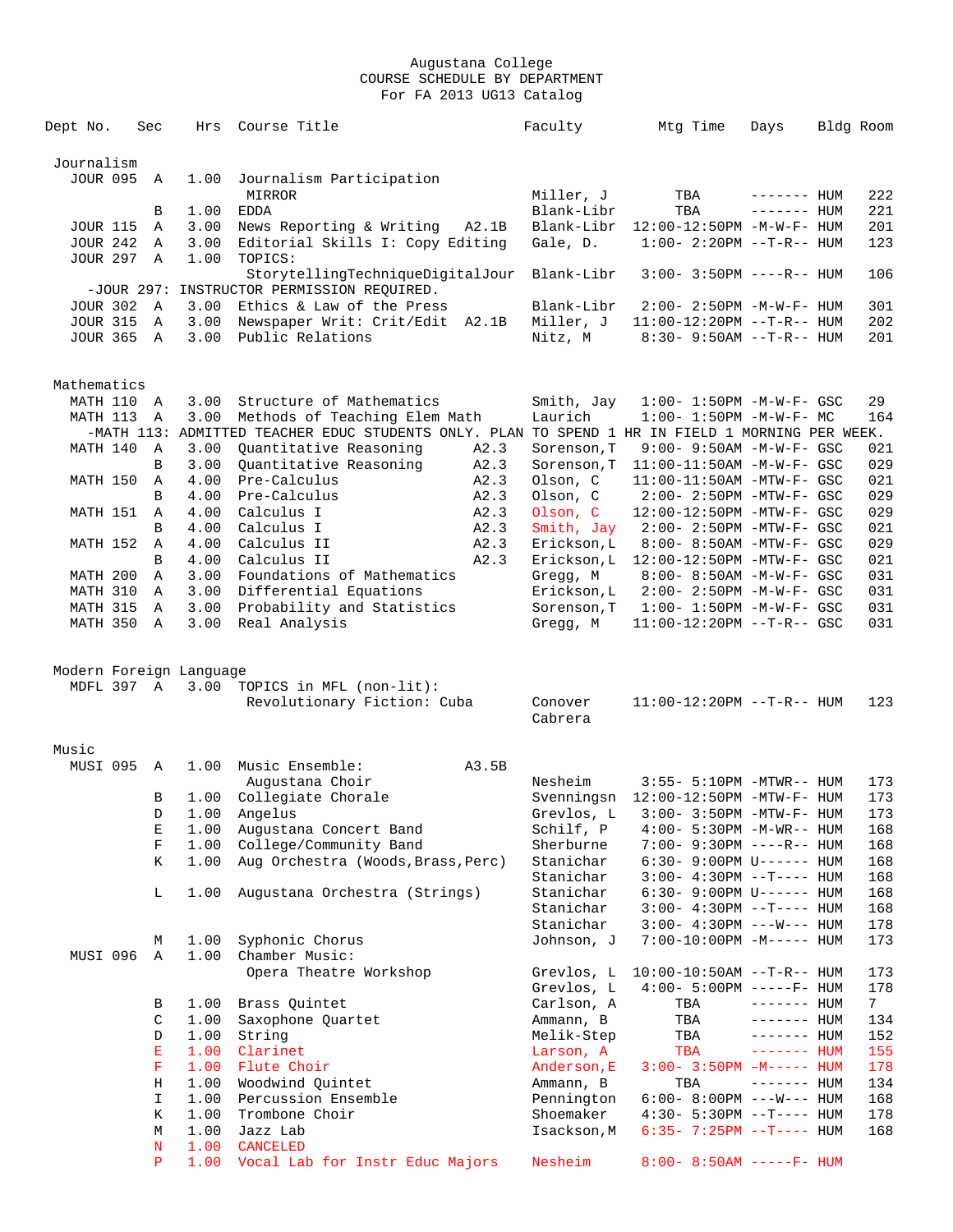| Dept No.    | Sec         | Hrs          | Course Title                                  |       | Faculty                | Mtg Time                              | Days                       | Bldg Room |                |
|-------------|-------------|--------------|-----------------------------------------------|-------|------------------------|---------------------------------------|----------------------------|-----------|----------------|
|             | Q           | 1.00         | Mallet Keyboard Ensemble                      |       |                        | Pennington  10:45-12:00PM ---W--- HUM |                            |           | 144            |
| MUSI 097    | A           |              | 1.00 Chamber Music Ensemble:<br>Chamber Choir |       | Nesheim                |                                       |                            |           | 173            |
|             |             |              |                                               |       |                        | $5:15-6:15PM -M-W--- HUM$             |                            |           |                |
|             | В           | 1.00         | Brass Choir                                   |       | Sherburne              | $3:00 - 3:50PM -M-W---$ HUM           |                            |           | 168            |
|             | C           |              | 1.00 Northlanders Jazz Band                   |       | Isackson, M            | $5:40-6:30PM -MT--- HUM$              |                            |           | 168            |
| MUSI 110    | A           | 3.00         | The Understanding of Music A3.5B              |       | Svanoe, K              | $11:00-11:50AM$ -M-W-F- HUM           |                            |           | 231            |
| MUSI 111    | A           | 3.00         | History of Jazz                               | A3.5B | Joyce, R               | $1:00 - 1:50PM -M-W-F - HUM$          |                            |           | 231            |
| MUSI 120 A  |             | 2.00         | Music Theory I:                               | A3.5B | Svenningsn             | $1:00 - 1:50PM -M -W -F - HUM$        |                            |           | 121            |
|             |             |              | Basic Concepts and Skills                     |       |                        |                                       |                            |           |                |
| MUSI 120L A |             | 1.00         | Aural Skills Lab                              |       | Andrews, R             | $1:00 - 1:50PM -T-R--HUM$             |                            |           | 121            |
| MUSI 152 A  |             | 1.00         | Beg Class Piano: Music Majors                 |       | Schempp, M             | $8:00 - 8:50AM - M-W--- HUM$          |                            |           | 146            |
|             | B           |              | 1.00 Beg Class Piano: Music Majors            |       | Schempp, M             | $8:00 - 8:50AM$ --T-R-- HUM           |                            |           | 146            |
| MUSI 161 A  |             |              | 1.00 Private Instruction: Strings             |       |                        |                                       |                            |           |                |
|             |             |              | Violin-30 min.                                |       | Lutow, J               | TBA                                   | ------- HUM                |           | 24             |
|             | AΜ          |              | 1.00 Violin-50 min.                           |       | Lutow, J               | TBA                                   | ------- HUM                |           | 24             |
|             | В           |              | $1.00$ Viola-30 min.                          |       | Peters, M              | TBA                                   | ------- HUM                |           | 11             |
|             | BM          |              | 1.00 Viola-50 min.                            |       | Peters, M              | TBA                                   | ------- HUM                |           | 11             |
|             | C           |              | 1.00 Violoncello-30 min.                      |       | Melik-Step             | TBA                                   | ------- HUM                |           | 152            |
|             | CM          |              | 1.00 Violoncello-50 min.                      |       | Melik-Step             | TBA                                   | $------$ HUM               |           | 152            |
|             | D           | 1.00         | Bass-30 min.                                  |       | Casey, J               | TBA                                   | ------- HUM                |           | 5              |
|             | DM          | 1.00         | Bass-50 min.                                  |       | Casey, J               | TBA                                   | ------- HUM                |           | 5              |
|             | E           | 1.00         | Guitar                                        |       | Gundersn, G            | TBA                                   | ------- HUM                |           | 34             |
|             | $\mathbf F$ | 1.00         | Harp-30 min.                                  |       | Vorhes, A              | TBA                                   | $------$ HUM               |           | 151            |
|             | FM          | 1.00         | Harp-50 min.                                  |       | Vorhes, A              | TBA                                   | ------- HUM                |           | 151            |
| MUSI 161B C |             |              | 1.00 Private Instruction: Strings             |       |                        |                                       |                            |           |                |
|             |             |              | Violoncello-30 min.                           |       | Hufnagle               | TBA                                   | ------- HUM                |           | 24             |
|             | CМ          | 1.00         | Violoncello-50 min.                           |       | Hufnagle               | TBA                                   | $------$ HUM               |           | 24             |
| MUSI 162    | A           | 1.00         | Private Instruction: Woodwinds                |       |                        |                                       |                            |           |                |
|             |             |              | Flute-30 min.                                 |       | Masek, P               | TBA                                   | ------- HUM                |           | 154            |
|             | AΜ          |              | $1.00$ Flute-50 min.                          |       | Masek, P               | TBA                                   | ------- HUM                |           | 154            |
|             | В           | 1.00         | Oboe-30 min.                                  |       | Paul, J                | TBA                                   | ------- HUM                |           | 157            |
|             | BM          |              | 1.00 Oboe-50 min.                             |       | Paul, J                | TBA                                   | ------- HUM                |           | 157            |
|             | C           | 1.00         | Clarinet-30 min.                              |       | Hill, C                | TBA                                   | ------- HUM                |           | 155            |
|             |             |              |                                               |       | Larson, A              |                                       |                            |           |                |
|             | CM          |              | 1.00 Clarinet-50 min.                         |       | Hill, C                | TBA                                   | ------- HUM                |           | 155            |
|             |             |              |                                               |       | Larson, A              |                                       |                            |           |                |
|             |             | 1.00         | Bassoon-30 min.                               |       | Tomkins, J             |                                       |                            |           | 157            |
|             | D<br>DM     | 1.00         | Bassoon-50 min.                               |       | Tomkins, J             | TBA<br>TBA                            | ------- HUM<br>------- HUM |           | 157            |
|             | Е           | 1.00         |                                               |       |                        | TBA                                   | ------- HUM                |           | 134            |
|             | EМ          | 1.00         | Saxophone-30 min.<br>Saxophone-50 min.        |       | Ammann, B<br>Ammann, B | TBA                                   | ------- HUM                |           | 134            |
| MUSI 163 A  |             | 1.00         | Private Instruction: Brass Winds              |       |                        |                                       |                            |           |                |
|             |             |              | Horn-30 min.                                  |       | Carlson, A             |                                       |                            |           | $7\phantom{.}$ |
|             |             |              | Horn-50 min.                                  |       |                        | TBA                                   | ------- HUM                |           | 7              |
|             | AΜ          | 1.00<br>1.00 | Trumpet-30 min.                               |       | Carlson, A             | TBA                                   | $------$ HUM               |           |                |
|             | В           |              |                                               |       | Olson, S               | TBA                                   | $------$ HUM               |           | 10             |
|             | ΒM          | 1.00         | Trumpet-50 min.                               |       | Olson, S               | TBA                                   | ------- HUM                |           | 10             |
|             | C           | 1.00         | Trombone-30 min.                              |       | Shoemaker              | TBA                                   | ------- HUM                |           | 149            |
|             | CM          | 1.00         | Trombone-50 min.                              |       | Shoemaker              | TBA                                   | ------- HUM                |           | 149            |
|             | D           | 1.00         | Euphonium-30 min.                             |       | Shoemaker              | TBA                                   | $------$ HUM               |           | 149            |
|             | DM          | 1.00         | Euphonium-50 min.                             |       | Shoemaker              | TBA                                   | $------$ HUM               |           | 149            |
|             | Е           | 1.00         | Tuba-30 min.                                  |       | Andersen, M            | TBA                                   | ------- HUM                |           | 4              |
|             | EМ          | 1.00         | Tuba-50 min.                                  |       | Andersen, M            | TBA                                   | $------$ HUM               |           | 4              |
| MUSI 164    | Α           | 1.00         | Private Instruction: Percussion               |       |                        |                                       |                            |           |                |
|             |             |              | Percussion-30 min.                            |       | Pennington             | $3:00 - 3:50PM$ ----R-- HUM           |                            |           | 144            |
|             | AΜ          | 1.00         | Percussion-50 min.                            |       | Pennington             | $3:00-3:50PM$ ----R-- HUM             |                            |           | 144            |
| MUSI 165    | Α           |              | 1.00 Private Instruction: Piano               |       |                        |                                       |                            |           |                |
|             |             |              | Piano-30 min.                                 |       | Andrews, R             | TBA                                   | ------- HUM                |           | 160            |
|             | AΜ          | 1.00         | Piano-50 min.                                 |       | Andrews, R             | TBA                                   | $------$ HUM               |           | 160            |
|             | АX          |              | 1.00 Piano Proficiency-30 min.                |       | Andrews, R             | TBA                                   | $------$ HUM               |           | 160            |
|             | В           | 1.00         | Piano-30 min.                                 |       | Schempp, M             | TBA                                   | ------- HUM                |           | 158            |
|             | ΒM          | 1.00         | <b>CANCELED</b>                               |       |                        |                                       |                            |           |                |
|             | ВX          |              | 1.00 Piano Proficiency-30 min.                |       | Schempp, M             | TBA                                   | ------- HUM                |           | 158            |
|             | C           |              | $1.00$ Piano-30 min.                          |       | Li, S                  | TBA                                   | $------$ HUM               |           |                |
|             |             |              | CX 1.00 Piano Proficiency-30 min.             |       | Li, S                  | TBA                                   | ------- HUM                |           |                |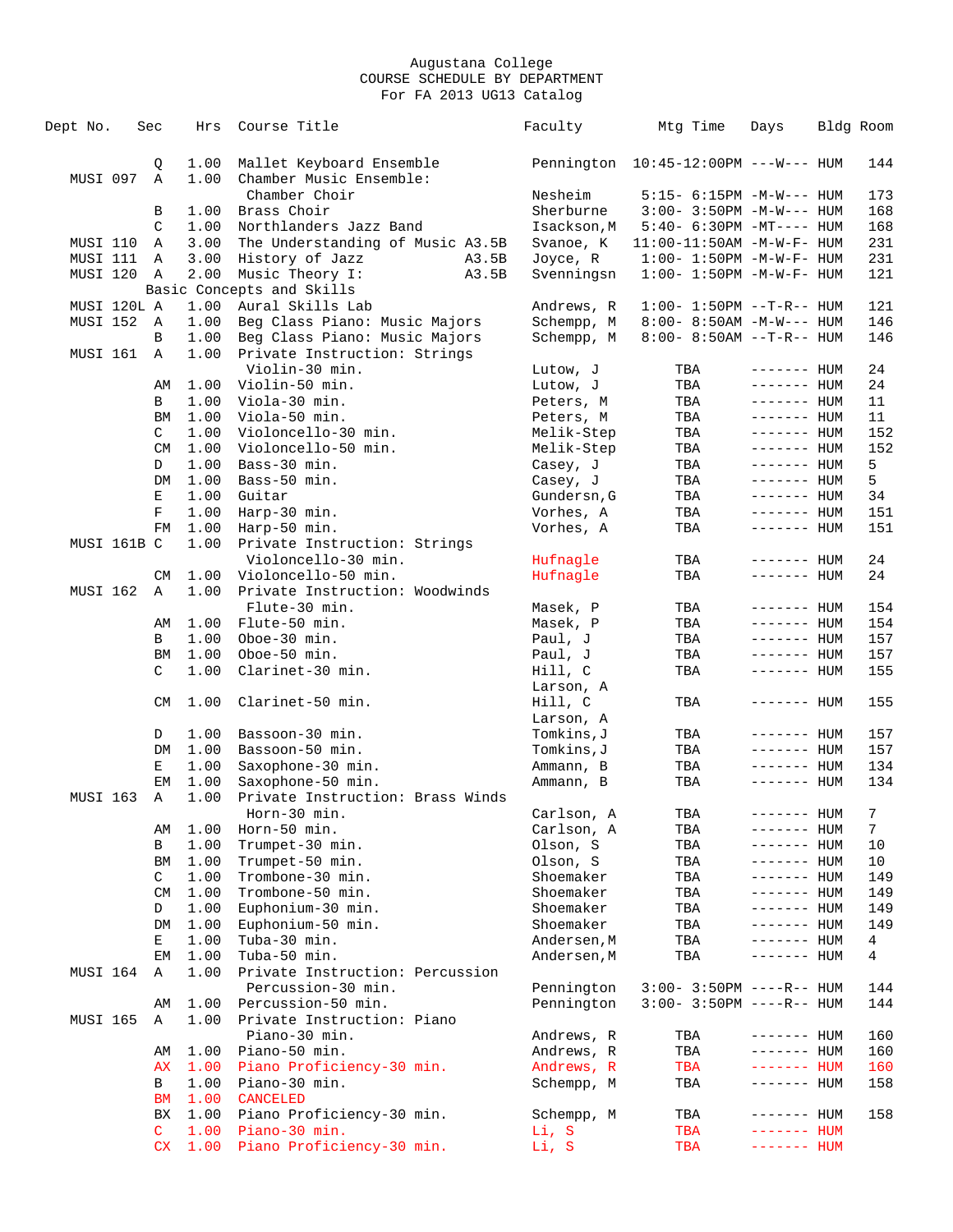| Dept No.                | Sec            | Hrs          | Course Title                                      | Faculty                 | Mtg Time                                                | Days                        | Bldg Room  |
|-------------------------|----------------|--------------|---------------------------------------------------|-------------------------|---------------------------------------------------------|-----------------------------|------------|
|                         |                |              |                                                   |                         |                                                         |                             |            |
| MUSI 166                | A              | 1.00         | Private Instruction: Keyboard                     |                         |                                                         |                             |            |
|                         |                |              | Organ-30 min.                                     | Schempp, M              | TBA                                                     | ------- HUM                 |            |
|                         | AΜ             | 1.00         | Organ-50 min.                                     | Schempp, M              | TBA                                                     | ------- HUM                 |            |
|                         | В              | 1.00         | Harpsichord-30 min.                               | Schempp, M              | TBA                                                     | ------- HUM                 |            |
|                         | ΒM             | 1.00         | Harpsichord-50 min.                               | Schempp, M              | TBA                                                     | ------- HUM                 |            |
| MUSI 167                | Α              | 1.00         | Private Instruction: Voice                        |                         |                                                         |                             |            |
|                         |                |              | Voice-30 min.                                     | Staff                   | TBA                                                     | $------$ HUM                |            |
|                         | AΜ             | 1.00         | Voice-50 min.                                     | Staff                   | TBA                                                     | ------- HUM                 |            |
|                         | В              | 1.00         | Voice-30 min.                                     | Grevlos, L              | TBA                                                     | $------$ HUM                | 139        |
|                         | ΒM             | 1.00         | Voice-50 min.                                     | Grevlos, L              | TBA                                                     | ------- HUM                 | 139        |
|                         | C              | 1.00         | Voice-30 min.                                     | Koch, C                 | TBA                                                     | $------$ HUM                | 153        |
|                         | <b>CM</b>      | 1.00         | Voice-50 min.                                     | Koch, C                 | TBA                                                     | $------$ HUM                | 153        |
|                         | D<br>DM        | 1.00<br>1.00 | Voice-30 min.                                     | Schreck, J              | TBA                                                     | ------- HUM<br>$------$ HUM | 153<br>153 |
|                         | Е              | 1.00         | Voice-50 min.<br>Voice-30 min.                    | Schreck, J<br>Carter, J | TBA<br>TBA                                              | ------- HUM                 | 150        |
|                         | EМ             | 1.00         | Voice-50 min.                                     | Carter, J               | TBA                                                     | $------$ HUM                | 150        |
|                         | $\mathbf F$    | 1.00         | Voice-30 min.                                     | Svenningsn              | TBA                                                     | $------HH$                  | 140        |
|                         | FM             | 1.00         | Voice-50 min.                                     | Svenningsn              | TBA                                                     | $------$ HUM                | 140        |
|                         | G              | 1.00         | Voice-30 min.                                     | Barnard, M              | TBA                                                     | ------- HUM                 | 150        |
|                         | GM             | 1.00         | Voice-50 min.                                     | Barnard, M              | TBA                                                     | $------$ HUM                | 150        |
|                         | Н              | 1.00         | Voice-30 min.                                     | Lodine, E               | TBA                                                     | $------$ HUM                | 150        |
|                         | HM             | 1.00         | Voice-50 min.                                     | Lodine, E               | TBA                                                     | $------$ HUM                | 150        |
| MUSI 191                | Α              | 1.00         | Intro to Notational Software                      | Joyce, R                | $8:00 - 8:50AM - M---$ HUM                              |                             | 121        |
| MUSI 210                | A              | 3.00         | Music Hist & Lit to 1750<br>A3.1A                 | Stanichar               | $11:00-12:20PM$ --T-R-- HUM                             |                             | 231        |
| MUSI 214                | Α              | 3.00         | MusHist/Lit-NonWest A2.1B & A3.6                  | Pennington              | $1:00 - 2:20PM -T-R--HUM$                               |                             | 231        |
| MUSI 220                | Α              | 2.00         | Music Theory III:                                 | Andrews, R              | 2:00- 2:50PM -M-W-F- HUM                                |                             | 121        |
|                         |                |              | Chromaticism & Formal Practices                   |                         |                                                         |                             |            |
| MUSI 220L A             |                | 1.00         | Aural Skills III                                  | Andrews, R              | $2:00-2:50PM -T-R--HUM$                                 |                             | 121        |
| MUSI 230                | Α              | 2.00         | Music, Theatre & Dance - Elem Cl                  | Johnson, S              | $11:00-11:50AM$ --T-R-- HUM                             |                             | 121        |
| MUSI 250                | Α              | 2.00         | Brass Pedagogy & Performance                      | Schilf, P               | 8:00- 8:50AM -MTWR-- HUM                                |                             | 168        |
| MUSI 300                | A              | 3.00         | Fundamentals of Conducting                        | Ammann, B               | $11:00-11:50AM$ -M-W--- HUM                             |                             | 168        |
|                         |                |              |                                                   |                         | $11:00-11:50AM$ -----F- HUM                             |                             | 173        |
| MUSI 310                | Α              | 3.00         | Secondary Instrumental Methods                    | Schilf, P               | $9:00 - 9:50AM - M - W - F - HUM$                       |                             | 135        |
| MUSI 321                | Α              | 2.00         | Instrumentation & Arranging                       | Ammann                  | $11:00-11:50AM$ --T-R-- HUM                             |                             | 145        |
| MUSI 336 A              |                | 3.00         | Vocal Pedagogy                                    | Grevlos, L              | $9:00 - 9:50AM - M - W - F - HUM$                       |                             | 121        |
|                         |                |              |                                                   |                         |                                                         |                             |            |
| Native American Studies |                |              |                                                   |                         |                                                         |                             |            |
| NAST 320                | Α              | 3.00         | Native American Social Sys A3.6                   | Bunger                  | $6:30-9:30PM -M--- MC$                                  |                             | 202        |
|                         | B              | 3.00         | Native American Social Sys A3.6                   | Bunger                  | $6:30-9:30PM --T---MC$                                  |                             | 202        |
|                         |                |              |                                                   |                         |                                                         |                             |            |
|                         |                |              |                                                   |                         |                                                         |                             |            |
| Nursing                 |                |              |                                                   |                         |                                                         |                             |            |
| <b>NURS 200</b>         | Α              | 3.00         | Intro to Professional Nursing                     | Nelson, Mry             | $6:00 - 9:00PM$ ----R-- GSC                             |                             | 121        |
| NURS 324                | Α              | 3.00         | Health Pattern Recognition/Nutri                  | Kendall                 | 12:00-12:50PM -M-W-F- GSC                               |                             | 121        |
|                         | B              | 3.00         | Health Pattern Recognition/Nutri                  | Kendall                 | $1:00 - 1:50PM - M - W - F - GSC$                       |                             | 121        |
| NURS 324I A             |                | 2.00         | Health Pattern Recognition/Nutri                  | Kendall                 | 12:00-12:50PM -M-W-F- GSC                               |                             | 121        |
|                         |                |              | -NURS 324I: INTERNATIONAL EXCHANGE STUDENTS ONLY. |                         |                                                         |                             |            |
| NURS 326                | A1             | 4.00         | Nursing Therapeutics                              | Herrmann                | $11:00-11:50AM$ -M-W--- HUM                             |                             | 331        |
|                         |                |              |                                                   | Herrmann                | 7:00- 3:30PM --T---- OFF                                |                             | OFF        |
|                         | A <sub>2</sub> | 4.00         | Nursing Therapeutics                              | Herrmann                | $11:00-11:50AM$ -M-W--- HUM                             |                             | 331        |
|                         |                |              |                                                   | Nelson, Mry             | 7:00- 3:30PM --T---- OFF                                |                             | OFF        |
|                         | A <sub>3</sub> | 4.00         | Nursing Therapeutics                              | Herrmann                | $11:00-11:50AM -M-W---$ HUM                             |                             | 331        |
|                         |                |              |                                                   | Hoksbergen              | 7:00- 3:30PM --T---- OFF                                |                             | OFF        |
|                         | A4             | 4.00         | Nursing Therapeutics                              | Herrmann                | $11:00-11:50AM$ -M-W--- HUM                             |                             | 331        |
|                         |                |              |                                                   | Westerberg              | 7:00- 3:30PM --T---- OFF                                |                             | OFF        |
|                         | <b>B1</b>      | 4.00         | Nursing Therapeutics                              | Herrmann<br>Staff       | $12:00-12:50PM -M-W---$ HUM                             |                             | 331        |
|                         | B <sub>2</sub> | 4.00         | Nursing Therapeutics                              |                         | 7:00- 3:30PM ----R-- OFF<br>$12:00-12:50PM -M-W---$ HUM |                             | OFF<br>331 |
|                         |                |              |                                                   | Herrmann<br>Tschetter   |                                                         |                             | OFF        |
|                         | B <sub>3</sub> | 4.00         | Nursing Therapeutics                              | Herrmann                | 7:00- 3:30PM ----R-- OFF<br>$12:00-12:50PM -M-W---$ HUM |                             | 331        |
|                         |                |              |                                                   | Mehlhaff                | 7:00- 3:30PM ----R-- OFF                                |                             | OFF        |
|                         | B4             | 4.00         | Nursing Therapeutics                              | Herrmann                | $12:00-12:50PM -M-W---$ HUM                             |                             | 331        |
|                         |                |              |                                                   | Barta                   | 7:00- 3:30PM ----R-- OFF                                |                             | OFF        |
|                         |                |              |                                                   |                         |                                                         |                             |            |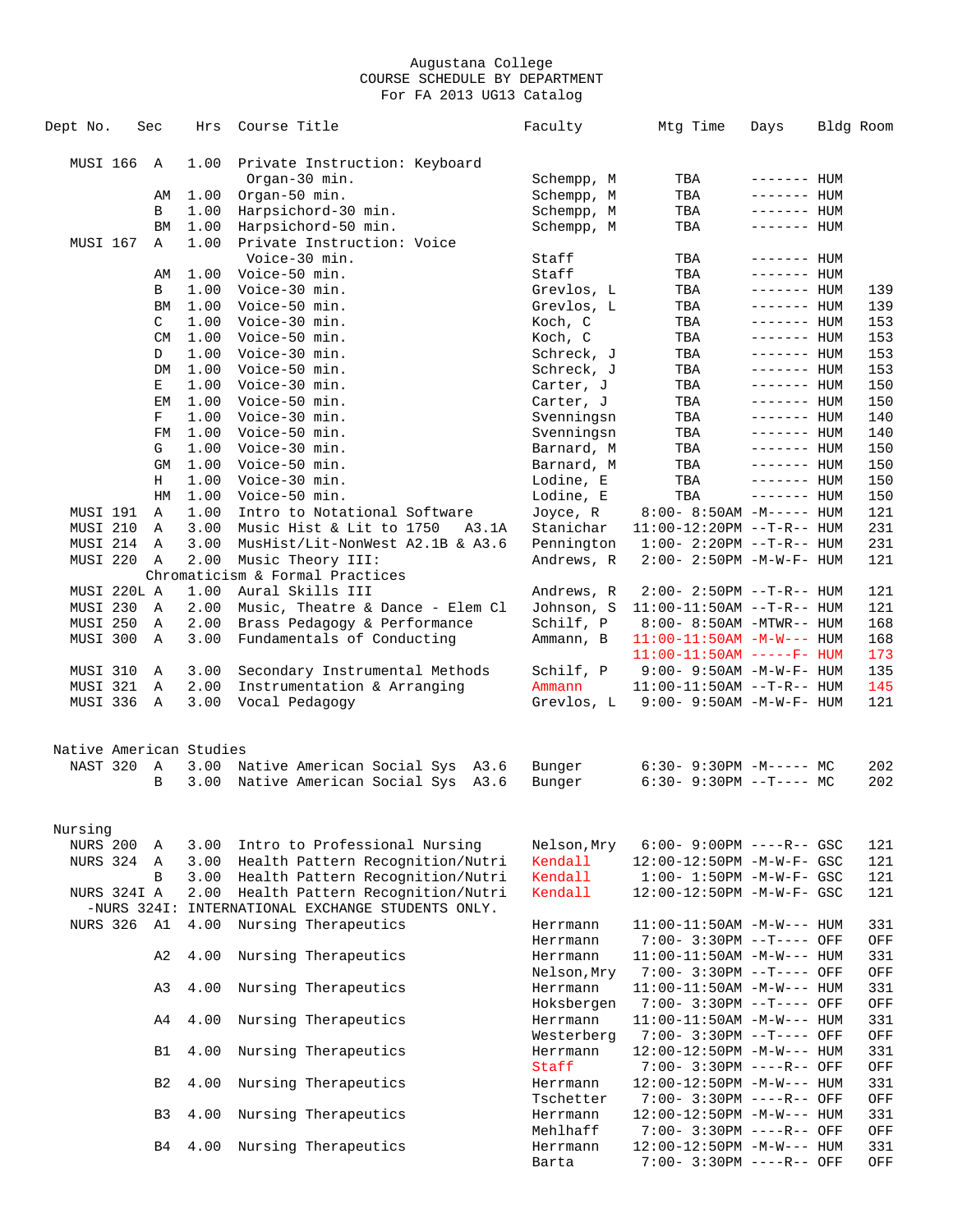| Dept No.           | Sec              | Hrs             | Course Title                                                                               |      | Faculty                 | Mtq Time                                             | Days                          | Bldg Room |            |
|--------------------|------------------|-----------------|--------------------------------------------------------------------------------------------|------|-------------------------|------------------------------------------------------|-------------------------------|-----------|------------|
|                    |                  |                 |                                                                                            |      |                         |                                                      |                               |           |            |
| <b>NURS 328 A</b>  |                  |                 | 3.00 Pathophysiology                                                                       |      | Schroeder               | 8:00- 8:50AM -M-W-F- GSC                             |                               |           | 121        |
|                    | B<br>$\mathbb A$ | 2.00            | 3.00 Pathophysiology                                                                       |      | Schroeder<br>Schroeder  | 9:00- 9:50AM -M-W-F- GSC<br>TBA                      | $------$ GSC                  |           | 121<br>121 |
| NURS 406           | $-NURS$ 406:     |                 | Nursing & Health Care in the US<br>INTERNATIONAL EXCHANGE STUDENTS ONLY.                   |      |                         |                                                      |                               |           |            |
| NURS 420           | A                | 3.00            | Behavioral Health Nursing                                                                  |      | Abbott, K               | $1:00 - 2:20PM -M-W---$ HUM                          |                               |           | 123        |
| <b>NURS 425</b>    | Α                | 2.00            | Behavioral Health Nursing Lab                                                              |      | Abbott, K               | 7:00- 3:30PM ----R-- OFF                             |                               |           | OFF        |
|                    | В                | 2.00            | Behavioral Health Nursing Lab                                                              |      | Abbott, K               | 7:00- 3:30PM ----R-- OFF                             |                               |           | OFF        |
|                    | C                | <b>CANCELED</b> |                                                                                            |      |                         |                                                      |                               |           |            |
|                    | D                | <b>CANCELED</b> |                                                                                            |      |                         |                                                      |                               |           |            |
| NURS 430           | Α                | 3.00            | Community Health Nursing                                                                   |      | Waltman, P              | $1:00-2:20PM -M-W--- MC$                             |                               |           | 201        |
| NURS 435           | A                | 2.00            | Community Health Nursing Lab                                                               |      | Staff                   | 7:30-11:50AM -M----- OFF                             |                               |           | OFF        |
|                    | B                | 2.00            | Community Health Nursing Lab                                                               |      | Waltman, P              | $7:30-11:50AM$ --T---- OFF                           |                               |           | OFF        |
|                    | C                | 2.00            | Community Health Nursing Lab                                                               |      | Waltman, P              | 7:30-11:50AM ---W--- OFF                             |                               |           | OFF        |
|                    | D                | 2.00            | Community Health Nursing Lab                                                               |      | Staff                   | 7:30-11:50AM ----R-- OFF                             |                               |           | OFF        |
| NURS 441           | $\mathbf{A}$     | 4.00            | Adult Health Nursing II                                                                    |      | White, L                | $10:40-11:50AM$ -M----- GSC                          |                               |           | 121        |
|                    | B                | 4.00            | Adult Health Nursing II                                                                    |      | White, L                | $10:40-11:50AM$ ---W--- GSC                          |                               |           | 121        |
|                    | $-NURS$ 441:     |                 | INCLUDES 3 MONDAY SEMINARS (DATES-TBD) 2:30-4:30PM                                         |      |                         |                                                      |                               |           |            |
| NURS 441L A        |                  | 0.00            | Adult Health Nursing II Lab                                                                |      | Henriksen               | $7:00 - 3:30PM$ ----R-- OFF                          |                               |           | OFF        |
|                    | B                |                 | 0.00 Adult Health Nursing II Lab                                                           |      | Wiederhoef              | $7:00 - 3:30PM -T---$ OFF                            |                               |           | OFF        |
|                    | C                |                 | 0.00 Adult Health Nursing II Lab<br>0.00 Adult Health Nursing II Lab                       |      | Karel, B                | 7:00- 3:30PM ----R-- OFF<br>7:00- 3:30PM ----R-- OFF |                               |           | OFF        |
|                    | D<br>E           |                 | 0.00 Adult Health Nursing II Lab                                                           |      | VanSanten<br>Henriksen  | 7:00- 3:30PM ----R-- OFF                             |                               |           | OFF<br>OFF |
|                    | $\mathbf F$      |                 | 0.00 Adult Health Nursing II Lab                                                           |      | Fergen, G               | 7:00- 3:30PM ----R-- OFF                             |                               |           | OFF        |
|                    |                  |                 | -NURS 441L: INCLUDES 6 FRIDAY CAMPUS LABS (TBD).                                           |      |                         |                                                      |                               |           |            |
| NURS 441I A        |                  |                 | 3.00 Adult Health Nursing II                                                               |      | White, L                | 10:40-11:50AM -M----- GSC                            |                               |           | 121        |
|                    |                  |                 | -NURS 441I: INTERNATIONAL EXCHANGE STUDENTS ONLY. INCLUDES 3 MONDAY SEMINARS (DATES-TBD)   |      |                         |                                                      |                               |           |            |
|                    |                  |                 | 2:30-4:30PM & 6 FRIDAY CAMPUS LABS (TBD).                                                  |      |                         |                                                      |                               |           |            |
| NURS 450           | A                |                 | 3.00 Perspectives Prof Nursing A2.1B                                                       |      | Schrader                | $8:00 - 9:50AM - M--- - M$                           |                               |           | 201        |
|                    |                  |                 |                                                                                            |      | Schrader                | $8:00 - 8:50AM$ -----F- MC                           |                               |           | 201        |
|                    | В                | 3.00            | Perspectives Prof Nursing A2.1B                                                            |      | Schrader                | $8:00 - 9:50AM$ ---W--- MC                           |                               |           | 201        |
|                    |                  |                 |                                                                                            |      | Schrader                | $9:00 - 9:50AM$ -----F- MC                           |                               |           | 201        |
|                    |                  |                 |                                                                                            |      |                         |                                                      |                               |           |            |
|                    |                  |                 |                                                                                            |      |                         |                                                      |                               |           |            |
| Physical Education |                  |                 |                                                                                            |      |                         |                                                      |                               |           |            |
| PE 095             | $\mathbb{A}$     | 1.00            | Intercollegiate Athletics                                                                  | A1.3 |                         |                                                      |                               |           |            |
|                    |                  |                 | Cross Country                                                                              |      | Hellman, T<br>Olszewski | TBA                                                  | ------- ELMN                  |           | 105        |
|                    | B<br>C           | 1.00<br>1.00    | Football<br>Golf                                                                           |      | Holm, J                 | TBA<br>TBA                                           | $------$ ELMN<br>$------ELMN$ |           | 105<br>105 |
|                    |                  |                 | -PE 105C: IF GOLF TAKEN FOR CREDIT IN FALL, IT CANNOT BE TAKEN FOR CREDIT IN SPRING.       |      |                         |                                                      |                               |           |            |
|                    | D                | 1.00            | Soccer                                                                                     |      | Barkus, B               | TBA                                                  | $------ELMN$                  |           | 105        |
|                    | Е                |                 | 1.00 Volleyball                                                                            |      | Buckley, A              | TBA                                                  | $------$ ELMN                 |           | 105        |
|                    |                  |                 | F 1.00 Cheer Team                                                                          |      | Staff                   | TBA                                                  | $------ELMN 105$              |           |            |
|                    |                  |                 | -PE 095F: IF CHEER TEAM TAKEN FOR CREDIT IN FALL, IT CANNOT BE TAKEN FOR CREDIT IN SPRING. |      |                         |                                                      |                               |           |            |
|                    | G                |                 | 1.00 Basketball (Men)                                                                      |      | Billeter                | TBA                                                  | $------ELMN$                  |           | 105        |
|                    |                  |                 | -PE 095G: IF BASKETBALL TAKEN FOR CREDIT IN FALL, IT CANNOT BE TAKEN FOR CREDIT IN SPRING. |      |                         |                                                      |                               |           |            |
|                    | Н                |                 | 1.00 Basketball (Women)                                                                    |      | Krauth, D               | TBA                                                  | $------$ ELMN                 |           | 105        |
|                    |                  |                 | -PE 095H: IF BASKETBALL TAKEN FOR CREDIT IN FALL, IT CANNOT BE TAKEN FOR CREDIT IN SPRING. |      |                         |                                                      |                               |           |            |
|                    | $\mathbf{I}$     |                 | 1.00 Wrestling                                                                             |      | Reitmeier               | TBA                                                  | $------ELMN$                  |           | 105        |
|                    |                  |                 | -PE 095I: IF WRESTLING TAKEN FOR CREDIT IN FALL, IT CANNOT BE TAKEN FOR CREDIT IN SPRING.  |      |                         |                                                      |                               |           |            |
|                    | J                |                 | 1.00 Tennis (Men)                                                                          |      | Holm, J                 | TBA                                                  | $------$ ELMN                 |           | 105        |
|                    |                  |                 | -PE 095J: IF TENNIS TAKEN FOR CREDIT IN FALL, IT CANNOT BE TAKEN FOR CREDIT IN SPRING.     |      |                         |                                                      |                               |           |            |
|                    | K                |                 | 1.00 Tennis (Women)                                                                        |      | Holm, J                 | TBA                                                  | $------$ ELMN                 |           | 105        |
|                    |                  |                 | -PE 095K: IF TENNIS TAKEN FOR CREDIT IN FALL, IT CANNOT BE TAKEN FOR CREDIT IN SPRING.     | A1.3 |                         |                                                      |                               |           |            |
| PE 102             | Α                |                 | 1.00 Bicycling<br>-PE 102: MEETS 1ST HALF OF SEMESTER - SEPT 5 THRU OCT 18.                |      | Schrenk                 | $1:00 - 2:40PM -T-R-- ELMN$                          |                               |           | 105        |
| PE 103             | Α                |                 | 1.00 Boot Camp Fitness                                                                     | A1.3 | Stavenger               | $9:00 - 9:50AM - M-W---$ ELMN                        |                               |           | 105        |
|                    | В                |                 | 1.00 Boot Camp Fitness                                                                     | A1.3 | Binstock                | $9:00 - 9:50AM -T-R--ELMN$                           |                               |           | 105        |
| PE 108             | Α                |                 | 1.00 Golf/Recreational Sports                                                              | A1.3 | Stavenger               | $11:00-11:50AM$ $-M-W---$ ELMN                       |                               |           | 105        |
|                    | В                |                 | 1.00 Golf/Recreational Sports                                                              | A1.3 | Trumbauer               | $11:00-11:50AM$ --T-R-- ELMN                         |                               |           | 105        |
| PE 109             | Α                | 1.00            | Group Aerobic Exercise                                                                     | A1.3 | Moravec, G              | $12:00-12:50PM$ --T-R-- ELMN                         |                               |           | 224        |
| PE 112             | Α                |                 | 1.00 Hatha Yoga                                                                            | A1.3 | Dickinson               | $8:00 - 8:50AM$ --T-R-- ELMN                         |                               |           | 224        |
| PE 113             | Α                | 1.00            | Health Fitness                                                                             | A1.3 | Binstock                | $8:00 - 8:50AM$ --T-R-- ELMN                         |                               |           | 230        |
| PE 114             | Α                | 1.00            | Karate                                                                                     | A1.3 | Azzara, C               | $9:00 - 9:50AM -T-R--ELMN$                           |                               |           | 224        |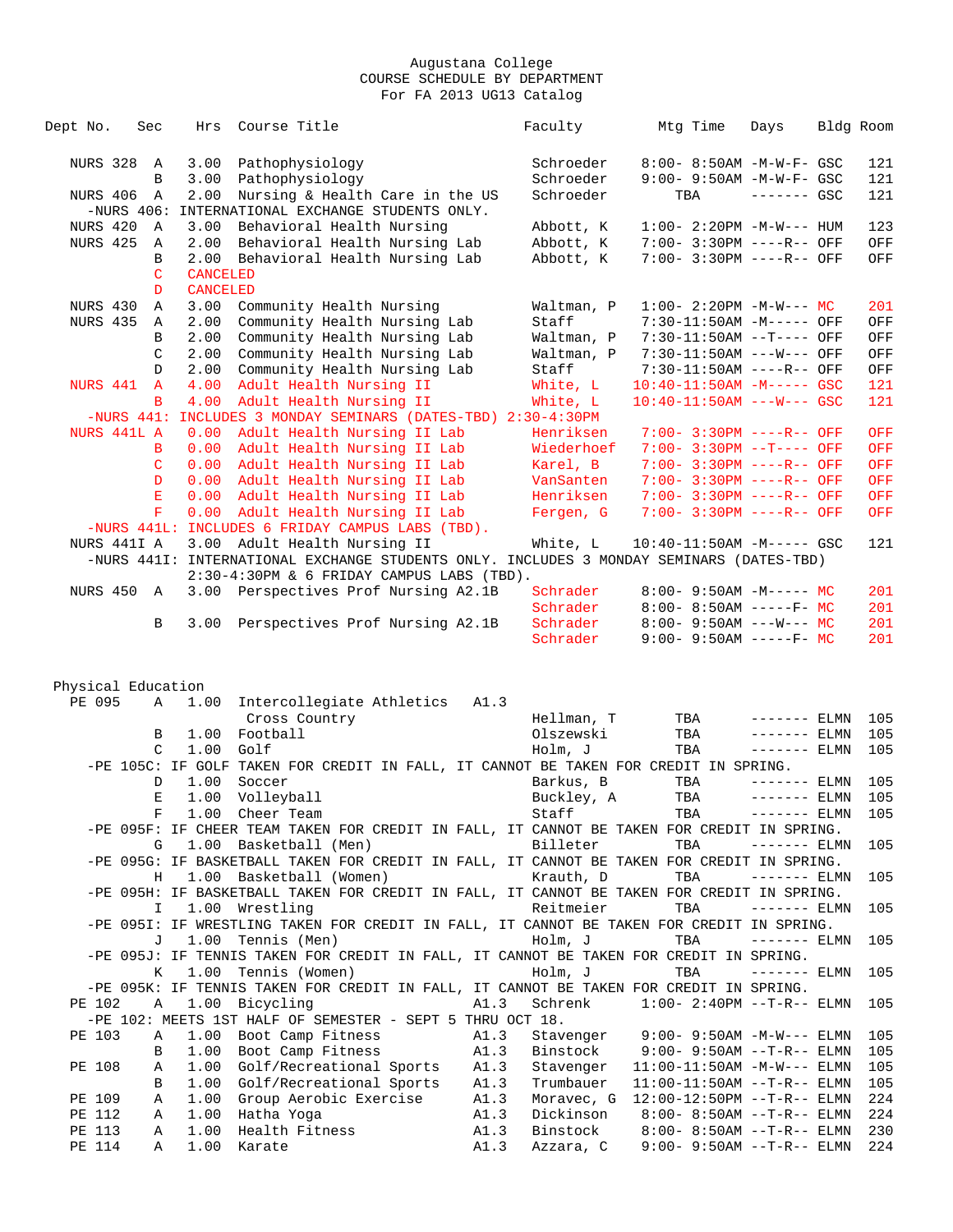| Dept No.        | Sec |              | Hrs  | Course Title                                               |       | Faculty    | Mtg Time                          | Days        | Bldg Room |
|-----------------|-----|--------------|------|------------------------------------------------------------|-------|------------|-----------------------------------|-------------|-----------|
|                 |     |              |      |                                                            |       |            |                                   |             |           |
| PE 115          |     | Α            | 1.00 | Physical Conditioning                                      | A1.3  | Lynch, W   | $12:00-12:50PM -M-W---$ ELMN      |             | 105       |
|                 |     | B            | 1.00 | Physical Conditioning                                      | A1.3  | Carlisle   | 12:00-12:50PM --T-R-- ELMN        |             | 105       |
| PE 116          |     | Α            | 1.00 | Racquetball/Fitness                                        | A1.3  | Dickert    | $1:00 - 1:50PM -M-W---$ ELMN      |             | 135       |
| PE 117          |     | Α            | 1.00 | Social Dance                                               | A1.3  |            |                                   |             |           |
|                 |     |              |      | (Men only)                                                 |       | Lampe, W   | $11:00-11:50AM$ --T-R-- ELMN      |             | 224       |
|                 |     | AA           | 1.00 | (Women only)                                               |       | Lampe, W   | $11:00-11:50AM$ --T-R-- ELMN      |             | 224       |
| PE 118          |     | Α            | 1.00 | Tennis and Net Sports                                      | A1.3  | King, C    | $11:00-11:50AM -M-W---$ ELMN      |             | 105       |
| PE 120          |     | Α            | 1.00 | Weight Training                                            | A1.3  |            |                                   |             |           |
|                 |     |              |      | (Women Only)                                               |       | Petak, A   | 8:00- 8:50AM -M-W--- ELMN         |             | 233       |
|                 |     | В            | 1.00 | Weight Training                                            | A1.3  | Staff      | $1:00 - 1:50PM -M-W---$ ELMN      |             | 233       |
|                 |     | C            | 1.00 | Weight Training                                            | A1.3  | Bacoulis   | $1:00 - 1:50PM -T-R-- ELMN$       |             | 233       |
| PE 210          |     | Α            | 3.00 | Introduction to Sport Management                           |       | VanLaecken | $10:40-11:50AM$ $-M-W---$ ELMN    |             | 241       |
| PE 214          |     | Α            | 2.00 | Hist/Princ of PE/Fitness                                   | A2.1B | Klungseth  | $1:00 - 1:50PM -T-R-- ELMN$       |             | 241       |
| PE 230          |     | Α            |      | 1.00 First Aid & CPR                                       |       | Fox, B     | 12:00-12:50PM -M-W-F- ELMN        |             | 230       |
|                 |     |              |      | -PE 230A: MEETS 1ST HALF OF SEMESTER - SEPT 5 THRU OCT 18. |       |            |                                   |             |           |
|                 |     | B            |      | 1.00 First Aid & CPR                                       |       | Fox, B     | 12:00-12:50PM -M-W-F- ELMN        |             | 230       |
|                 |     |              |      | -PE 230B: MEETS 2ND HALF OF SEMESTER - OCT 21 THRU DEC 12. |       |            |                                   |             |           |
| PE 232          |     | A            | 2.00 | Theory of Coaching Basketball                              |       | Trumbauer  | $1:00-1:50PM -MTWR--ELMN$         |             | 180       |
|                 |     |              |      | -PE 232: MEETS 2ND HALF OF SEMESTER - OCT 21 THRU DEC 12.  |       |            |                                   |             |           |
| PE 234          |     | $\mathbb{A}$ | 2.00 | Theory of Coaching Softball                                |       | VanSchepen | $9:00 - 9:50AM$ --T-R-- ELMN      |             | 241       |
| PE 237          |     | Α            | 2.00 | Theory of Coaching Football                                |       | Bergstrom  | $1:00-1:50PM -MTWR--ELMN$         |             | 180       |
|                 |     |              |      | -PE 237: MEETS 1ST HALF OF SEMESTER - SEPT 5 THRU OCT 18.  |       |            |                                   |             |           |
| PE 265          |     | Α            |      | 1.00 Health, PE & Movement in Elem Cl                      |       | Klungseth  | 12:00-12:50PM --T-R-- ELMN        |             | 230       |
|                 |     |              |      | -PE 265: MEETS 1ST HALF OF SEMESTER - SEPT 5 THRU OCT 18.  |       |            |                                   |             |           |
| PE 266          |     | A            |      | 2.00 PE in Elementary School                               |       | Lampe, W   | $1:00 - 1:50PM -T-R-- ELMN$       |             | 224       |
| PE 280          |     | A            | 3.00 | Prevention & Care of Athl Injuri                           |       | Gerry, B   | 11:00-11:50AM -M-W-F- ELMN        |             | 230       |
| PE 291          |     | A            | 1.00 | Gymnastics                                                 |       | VanLaecken | $6:00-9:00PM -M-----$ ELMN        |             | 241       |
|                 |     |              |      |                                                            |       |            |                                   |             |           |
|                 |     |              |      |                                                            |       |            |                                   |             |           |
| Philosophy      |     |              |      |                                                            |       |            |                                   |             |           |
| PHIL 110        |     | Α            | 3.00 | Dimensions of the Self                                     | A1.2  | O'Hara, D  | 9:00- 9:50AM -M-W-F- HUM          |             | 202       |
| PHIL 120        |     | Α            | 3.00 | Critical Thinking                                          | A2.2  | Minister   | 11:00-11:50AM -M-W-F- HUM         |             | 202       |
|                 |     | B            | 3.00 | Critical Thinking                                          | A2.2  | Minister   | $1:00-1:50PM -M-W-F- HUM$         |             | 202       |
| PHIL 200        |     | A            | 3.00 | Reason, Faith, Srch Meaning                                | A4.2  | Vicens     | 12:00-12:50PM -M-W-F- HUM         |             | 202       |
|                 |     | B            | 3.00 | Reason, Faith, Srch Meaning                                | A4.2  | Vicens     | $2:00 - 2:50PM -M-W-F - HUM$      |             | 202       |
| <b>PHIL 220</b> |     | Α            | 3.00 | Our Phil Heritage I                                        | A3.1A | O'Hara, D  | $2:00 - 2:50PM -M-W-F- HUM$       |             | 319       |
| PHIL 297        |     | $\mathbb{A}$ | 3.00 | TOPICS:                                                    |       |            |                                   |             |           |
|                 |     |              |      | Philosophy of Mind                                         |       | Vicens     | $11:00-12:20PM$ --T-R-- HUM       |             | 319       |
| PHIL 332 A      |     |              | 3.00 | Seminar                                                    |       | Minister   | $1:00 - 2:20PM -T-R--HUM$         |             | 218       |
|                 |     |              |      |                                                            |       |            |                                   |             |           |
|                 |     |              |      |                                                            |       |            |                                   |             |           |
| Physics         |     |              |      |                                                            |       |            |                                   |             |           |
| PHYS 190        |     | Α            | 3.00 | Astronomy                                                  | A3.2  | Wells, E   | $8:30 - 9:50AM -T-R--GSC$         |             | 201       |
| PHYS 201 A      |     |              | 4.00 | Physics for Life Science I A3.2                            |       | Engebretsn | $1:00 - 1:50PM - M - W - F - GSC$ |             | 201       |
|                 |     |              |      |                                                            |       | Engebretsn | $9:00-10:50AM$ ----R-- GSC        |             | 211       |
|                 |     | В            | 4.00 | Physics for Life Science I                                 | A3.2  | Engebretsn | $1:00 - 1:50PM - M - W - F - GSC$ |             | 201       |
|                 |     |              |      |                                                            |       | Engebretsn | $11:00-12:50PM$ ----R-- GSC       |             | 211       |
|                 |     | C            | 4.00 | Physics for Life Science I                                 | A3.2  | Engebretsn | $1:00 - 1:50PM - M - W - F - GSC$ |             | 201       |
|                 |     |              |      |                                                            |       | Engebretsn | $1:00-2:50PM$ ----R-- GSC         |             | 211       |
| PHYS 221        |     | A            | 4.00 | General Physics I                                          | A3.2  | Grau, N    | $1:00 - 1:50PM - M - W - F - GSC$ |             | 207       |
|                 |     |              |      |                                                            |       | Grau, N    | $8:00 - 9:50AM -T--- GSC$         |             | 211       |
|                 |     | B            | 4.00 | General Physics I                                          | A3.2  | Grau, N    | $1:00 - 1:50PM - M - W - F - GSC$ |             | 207       |
|                 |     |              |      |                                                            |       | Grau, N    | $10:40-12:30PM$ --T---- GSC       |             | 211       |
|                 |     | C            | 4.00 | General Physics I                                          | A3.2  | Grau, N    | $1:00 - 1:50PM - M - W - F - GSC$ |             | 207       |
|                 |     |              |      |                                                            |       | Grau, N    | $1:00-2:50PM -T---GSC$            |             | 211       |
|                 |     | D            | 4.00 | General Physics I                                          | A3.2  | Grau, N    | $1:00 - 1:50PM - M - W - F - GSC$ |             | 207       |
|                 |     |              |      |                                                            |       | Grau, N    | $3:00-4:50PM -T---GSC$            |             | 211       |
| PHYS 235        |     | $\mathbb{A}$ | 4.00 | Computer Organization                                      |       | Shum, S    | $9:00 - 9:50AM - M - W - F - GSC$ |             | 034       |
|                 |     |              |      |                                                            |       | Shum, S    | TBA                               | ------- GSC |           |
| PHYS 281 A      |     |              | 2.00 | Intermediate Laboratory                                    |       | Wells, E   | $1:00-2:00PM$ ----R-- GSC         |             | 210       |
|                 |     |              |      |                                                            |       | Grau, N    |                                   |             |           |
|                 |     |              |      |                                                            |       | Wells, E   | $2:00 - 5:00PM$ ----R-- GSC       |             | 214       |
|                 |     |              |      |                                                            |       | Grau, N    |                                   |             |           |
| PHYS 321 A      |     |              |      | 4.00 Computational Physics                                 |       | Grau, N    | $11:00-11:50AM$ -M-W-F- GSC       |             | 207       |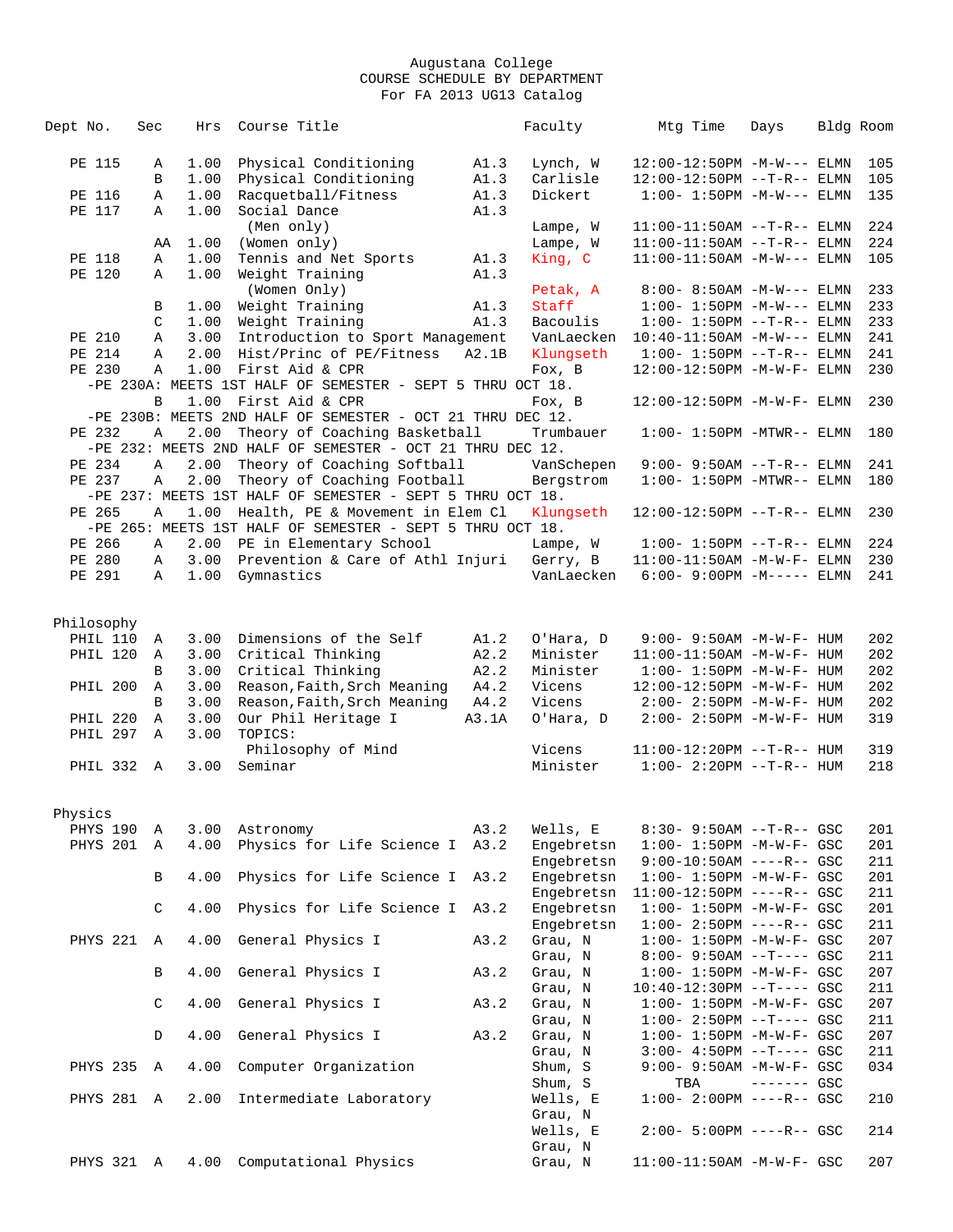| Dept No.          | Sec           | Hrs          | Course Title                                                                         |              | Faculty             | Mtg Time                                                       | Days         | Bldg Room  |
|-------------------|---------------|--------------|--------------------------------------------------------------------------------------|--------------|---------------------|----------------------------------------------------------------|--------------|------------|
|                   |               |              |                                                                                      |              |                     |                                                                |              |            |
| PHYS 373          | A             | 3.00         | Quantum Mechanics                                                                    |              | Wells, E            | 9:00- 9:50AM -M-W-F- GSC                                       |              | 210        |
| PHYS 391 A        |               | 3.00         | Senior Thesis                                                                        |              | Wells, E            | TBA                                                            | $------$ GSC |            |
|                   |               |              |                                                                                      |              |                     |                                                                |              |            |
| Psychology        |               |              |                                                                                      |              |                     |                                                                |              |            |
| <b>PSYC 115</b>   | Α             | 3.00         | General Psychology                                                                   | A3.3         | Trainor             | $8:00 - 8:50AM$ -M-W-F- MC                                     |              | 257        |
|                   | B             | 3.00         | General Psychology                                                                   | A3.3         | Trainor             | $9:00 - 9:50AM - M - W - F - MC$                               |              | 257        |
|                   | C             | 3.00         | General Psychology                                                                   | A3.3         | Trainor             | 12:00-12:50PM -M-W-F- MC                                       |              | 264        |
| <b>PSYC 125</b>   | Α             | 3.00         | Life-Span Human Development A1.2                                                     |              | DeVita, C           | $11:00-11:50AM$ -M-W-F- MC                                     |              | 257        |
|                   | В             | 3.00         | Life-Span Human Development A1.2                                                     |              | DeVita, C           | 12:00-12:50PM -M-W-F- MC                                       |              | 257        |
|                   | $\mathcal{C}$ | 3.00         | Life-Span Human Development A1.2                                                     |              | Babcock, E          | $1:00 - 1:50PM - M - W - F - MC$                               |              |            |
|                   | $\mathbb{D}$  | 3.00         | Life-Span Human Development A1.2                                                     |              | Babcock, E          | $2:00 - 2:50PM -M-W-F - MC$                                    |              |            |
| PSYC 270          | Α             | 4.00         | Statistics                                                                           |              | Sorenson, D         | $8:00 - 8:50AM - M - W - F - MC$                               |              | 153        |
|                   | B             | 4.00         | Statistics                                                                           |              | Sorenson, D         | $9:00 - 9:50AM - M - W - F - MC$                               |              | 153        |
|                   | C             | 4.00         | Statistics                                                                           |              | Lima, O             | $11:00-11:50AM$ -M-W-F- MC                                     |              | 153        |
|                   | $\mathbb{D}$  | 4.00         | Statistics                                                                           |              | Lima, O             | 12:00-12:50PM -M-W-F- MC                                       |              | 153        |
| PSYC 270L A       |               | 0.00         | -PSYC 270 A, B, C, D: MUST ALSO REGISTER FOR PSYC 270L LAB SECTION.<br>PSYC 270: Lab |              | Staff               | $7:00 - 7:50PM$ ---W--- MC                                     |              | 001        |
|                   | B             | 0.00         | PSYC 270: Lab                                                                        |              | Staff               | $11:00-11:50AM$ ----R-- MC                                     |              | 001        |
|                   | C             | 0.00         | PSYC 270: Lab                                                                        |              | Staff               | $1:00-1:50PM$ ----R-- MC                                       |              | 001        |
|                   | D             | 0.00         | PSYC 270: Lab                                                                        |              | Staff               | $2:00-2:50PM$ ----R-- MC                                       |              | 001        |
| <b>PSYC 311</b>   | A             | 4.00         | Abnormal Psychology                                                                  |              | Trainor             | $8:00 - 9:50AM -T-R-- MC$                                      |              | 255        |
| <b>PSYC 321</b>   | A             | 4.00         | Counseling & Psychotherapy                                                           |              | DeVita, C           | $1:00-2:50PM -T-R--MC$                                         |              | 103        |
| PSYC 330          | A             | 3.00         | Cognitive Psychology                                                                 |              |                     | Babcock, E $11:00-12:20PM -T-R-- MC$                           |              | 103        |
| <b>PSYC 361</b>   | A             | 3.00         | Directed Research                                                                    |              | Babcock, E          | TBA                                                            | $------$ MC  |            |
|                   | B             | 3.00         | Directed Research                                                                    |              | Lima, O             | TBA                                                            | $------$ MC  |            |
|                   | $\mathcal{C}$ | 3.00         | Directed Research                                                                    |              | Trainor             | TBA                                                            | $-----MC$    |            |
|                   |               |              | -PSYC 361 A, B, C: INSTRUCTOR SIGNATURE REQUIRED. VARIABLE CREDIT 1-3 CR HRS.        |              |                     |                                                                |              |            |
| <b>PSYC 362 A</b> |               | 3.00         | Directed Research                                                                    |              | Zell, A             | TBA                                                            | $------MC$   |            |
|                   |               |              | -PSYC 362: INSTRUCTOR SIGNATURE REQUIRED. VARIABLE CREDIT 1-3 CR HRS.                |              |                     |                                                                |              |            |
| <b>PSYC 391 A</b> |               | 3.00         | Practicum                                                                            |              | DeVita, C           | TBA                                                            | ------- OFF  | OFF        |
|                   |               |              | -PSYC 391: INSTRUCTOR SIGNATURE REQUIRED. VARIABLE CREDIT 2-4 CR HRS.                |              |                     |                                                                |              |            |
| PSYC 397 A        |               | 3.00         | TOPICS:<br>Senior Seminar                                                            |              | Lima, O             | $2:00 - 2:50PM -M-W-F - MC$                                    |              | 252        |
|                   |               |              |                                                                                      |              |                     |                                                                |              |            |
|                   |               |              |                                                                                      |              |                     |                                                                |              |            |
| Religion          |               |              |                                                                                      |              |                     |                                                                |              |            |
| RELI 101 A        |               | 3.00         | Beginning Hebrew I                                                                   | A3.4         | Storm, J            | 11:00-12:20PM --T-R-- HUM                                      |              | 227        |
| RELI 103          | Α             | 1.00         | Hebrew Readings I                                                                    |              | Storm, J            | TBA                                                            | $------$ HUM | 227        |
| RELI 110          | Α             | 3.00         | Exploring Christian Faith                                                            | A4.1         | Bowman, R           | $1:00-2:20PM -T-R--HUM$                                        |              | 226        |
|                   | B             | 3.00         | Exploring Christian Faith                                                            | A4.1         | Bowman, R           | $3:00 - 4:20PM -T-R-- HUM$                                     |              | 226        |
|                   | C             | 3.00         | Exploring Christian Faith                                                            | A4.1         | Swanson, R          | 8:00- 8:50AM -M-W-F- HUM                                       |              | 123        |
|                   | D<br>Е        | 3.00<br>3.00 | Exploring Christian Faith<br>Exploring Christian Faith                               | A4.1<br>A4.1 | Croghan<br>Jungling | 12:00-12:50PM -M-W-F- HUM<br>$1:00 - 1:50PM - M - W - F - HUM$ |              | 226<br>226 |
|                   | G             | 3.00         | Exploring Christian Faith                                                            | A4.1         | Pederson, A         | 12:00-12:50PM -M-W-F- HUM                                      |              | 301        |
| RELI 200          | Α             | 3.00         | Reason, Faith, Srch Meaning                                                          | A4.2         | Vicens              | $12:00-12:50PM -M-W-F- HUM$                                    |              | 202        |
|                   | B             | 3.00         | Reason, Faith, Srch Meaning                                                          | A4.2         | Vicens              | $2:00 - 2:50PM -M-W-F - HUM$                                   |              | 202        |
| RELI 213          | Α             | 3.00         | Power, Politics, BiblProphets A4.2                                                   |              | Bowman, R           | $11:00-12:20PM$ --T-R-- HUM                                    |              | 226        |
| RELI 214          | Α             | 3.00         | Gospels & Drama of Hum Life A4.2                                                     |              | Swanson, R          | $9:00 - 9:50AM - M - W - F - EMC$                              |              | 207        |
| RELI 224          | Α             | 3.00         | The Lutheran Reformation                                                             | A4.2         | Croghan             | $1:00 - 1:50PM -M-W-F-$ SFS                                    |              |            |
| RELI 245          | Α             | 3.00         | After Auschwitz:                                                                     | A4.2         | Haar, M             | $8:30 - 9:50AM -T-R--HUM$                                      |              | 202        |
|                   |               |              | The Holocaust & Christian Faith                                                      |              |                     |                                                                |              |            |
| RELI 254          | A             | 3.00         | Theology and Medicine                                                                | A4.2         | Pederson, A         | $11:00-11:50AM$ -M-W-F- HUM                                    |              | 201        |
| RELI 255          | Α             | 3.00         | Reli, Politics & Violence                                                            | A4.2         |                     |                                                                |              |            |
|                   |               |              | Justice and the State of Israel                                                      |              | Haar, M             | $11:00-12:20PM$ --T-R-- HUM                                    |              | 103        |
| RELI 332          | Α             | 3.00         | Seminar in Contemporary Theology                                                     |              |                     |                                                                |              |            |
|                   |               |              | Living as Christians                                                                 |              | Jungling            | $9:00 - 9:50AM - M - W - F - HUM$                              |              | 227        |
|                   |               |              |                                                                                      |              |                     |                                                                |              |            |
| Sociology         |               |              |                                                                                      |              |                     |                                                                |              |            |
| SOCI 110          | Α             | 3.00         | Contemporary Society                                                                 | A3.3         | Smith, S            | $8:30 - 9:50AM -T-R-- MC$                                      |              | 153        |
|                   | B             | 3.00         | Contemporary Society                                                                 | A3.3         | Bunger              | $11:00-12:20PM$ --T-R-- MC                                     |              | 201        |
|                   | $\mathsf C$   | 3.00         | Contemporary Society                                                                 | A3.3         | Swart, W            | $11:00-11:50AM$ -M-W-F- MC                                     |              | 253        |
|                   | D             | 3.00         | Contemporary Society                                                                 | A3.3         | Smith, S            | 12:00-12:50PM -M-W-F- MC                                       |              | 253        |
|                   |               |              |                                                                                      |              |                     |                                                                |              |            |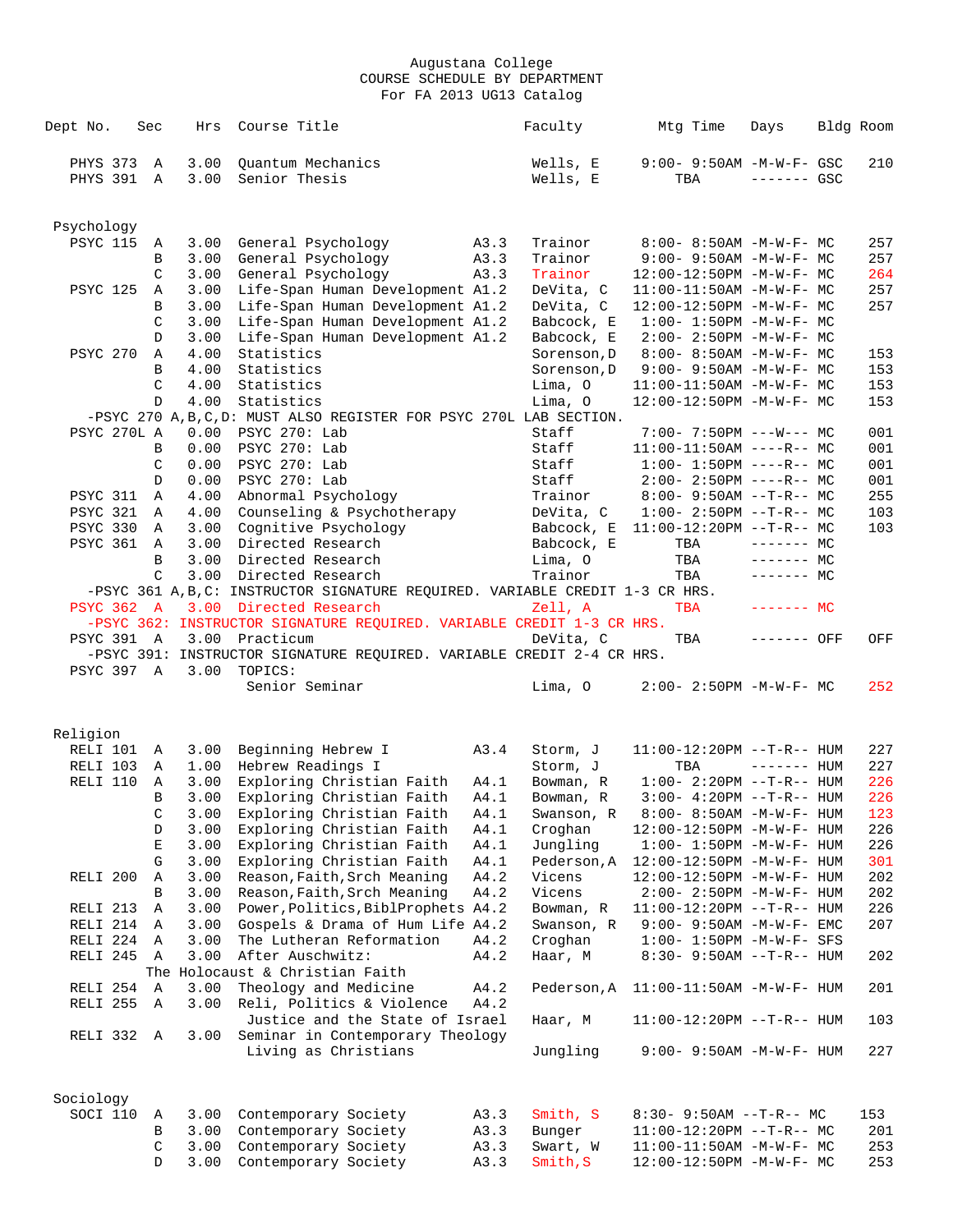| Dept No.          | Sec           | Hrs   | Course Title                                      |       | Faculty     | Mtg Time                          | Days         | Bldg Room |
|-------------------|---------------|-------|---------------------------------------------------|-------|-------------|-----------------------------------|--------------|-----------|
| SOCI 120          | $\mathbb{A}$  | 3.00  | Aging & Society                                   |       | Schrader, S | $2:00 - 2:50PM -M-W-F-MC$         |              | 102       |
| SOCI 240          | $\mathbf{A}$  | 3.00  | Deviance and Social Control                       |       | Swart, W    | 9:00- 9:50AM -M-W-F- CWS          |              | 108       |
| SOCI 270          | A             | 3.00  | Introduction to Archeology                        |       | Karr, L     | 11:00-12:20PM --T-R-- GSC         |              | 207       |
| SOCI 271          | A             | 3.00  | Cultural Anthropology                             | A3.6  | Karr, L     | $8:30-9:50AM --T-R--GSC$          |              | 207       |
| SOCI 320          | Α             | 3.00  | Native American Social Sys A3.6                   |       | Bunger      | $6:30-9:30PM -M--- MC$            |              | 202       |
|                   | B             | 3.00  | Native American Social Sys A3.6                   |       | Bunger      | $6:30-9:30PM -T--- MC$            |              | 202       |
| SOCI 360          | $\mathbb{A}$  | 4.00  | Sociological Theory                               |       | Swart, W    | $1:00-2:50PM -T-R--MC$            |              | 120       |
| Spanish           |               |       |                                                   |       |             |                                   |              |           |
| SPAN 110          | Α             | 3.00  | Intro to Spanish I                                | A3.4  | Oqdie       | 8:00- 8:50AM -M-W-F- HUM          |              | 321       |
|                   | B             | 3.00  | Intro to Spanish I                                | A3.4  | Oqdie       | $9:00 - 9:50AM - M - W - F - HUM$ |              | 321       |
|                   | $\mathcal{C}$ | 3.00  | Intro to Spanish I                                | A3.4  | Rueter      | $2:00 - 2:50PM -M-W-F- HUM$       |              | 321       |
|                   | D             | 3.00  | Intro to Spanish I                                | A3.4  | Gonzalez    | $8:30 - 9:50AM -T-R--HUM$         |              | 321       |
|                   | Е             | 3.00  | Intro to Spanish I                                | A3.4  | Gonzalez    | $1:00 - 2:20PM -T-R--HUM$         |              | 301       |
| SPAN 111          | Α             | 3.00  | Intro to Spanish II                               | A3.4  | Ogdie       | $8:30 - 9:50AM -T-R - HUM$        |              | 301       |
| SPAN 210          | $\mathbb{A}$  | 4.00  | Intermediate Spanish I                            |       | Cabrera     | 8:00- 8:50AM -MTW-F- HUM          |              | 302       |
|                   | B             | 4.00  | Intermediate Spanish I                            |       | Rueter      | 11:00-11:50AM -MTW-F- HUM         |              | 302       |
| SPAN 320          | Α             | 4.00  | Spanish Conv & Comp I                             | A2.1B | Gonzalez    | 11:00-11:50AM -MTW-F- HUM         |              | 321       |
|                   | B             | 4.00  | Spanish Conv & Comp I                             | A2.1B | Cabrera     | $1:00-1:50PM -MTW-F-HUM$          |              | 321       |
| SPAN 340          | A             | 3.00  | Spanish Civilization & Culture                    |       | Rueter      | $1:00 - 2:20PM -T-R--HUM$         |              | 319       |
| SPAN 400          | Α             | 1.00  | Honors Thesis                                     |       | Cabrera     | TBA                               | $------$ HUM |           |
|                   | B             | 1.00  | Honors Thesis                                     |       | Gonzalez    | TBA                               | $------$ HUM |           |
|                   | $\mathcal{C}$ | 1.00  | Honors Thesis                                     |       | Rueter      | TBA                               | $------$ HUM |           |
|                   |               |       | -SPAN 400 A, B, C: INSTRUCTOR SIGNATURE REQUIRED. |       |             |                                   |              |           |
| Special Education |               |       |                                                   |       |             |                                   |              |           |
| SPED 120          | A             | 3.00  | Introduction to Special Educ                      |       | Johnson, M  | $11:00-12:20PM$ --T-R-- MC        |              | 257       |
| SPED 230          | A             | 3.00  | Intr to Dev & Cognitive Impairmt                  |       | Dobson, K   | $1:00-2:20PM -T-R--MC$            |              | 253       |
| SPED 240          | A             | 3.00  | Teaching in Inclusive Schools                     |       | Johnson, M  | $1:00 - 2:20PM -T-R-- MC$         |              | 102       |
| SPED 250          | A             | 3.00  | Intro to Troubled Children & Yth                  |       | Johnson, M  | $8:30 - 9:50AM -T-R - M$          |              | 253       |
| SPED 310          | $\mathbb{A}$  | 3.00  | Assmt of Chld & Yth w/ Disabilit                  |       | Dobson, K   | $8:30 - 9:50AM -T-R-- MC$         |              | 257       |
| SPED 330          | Α             | 3.00  | Educ Chl & Yth w/ Cognitive Impa                  |       | Dobson, K   | $11:00-12:20PM$ --T-R-- MC        |              | 102       |
| SPED 360          | $\mathbb{A}$  | 3.00  | Educ Chld/Yth w/Learn Lang Disab                  |       | Hallenbeck  | $2:00 - 2:50PM -M-W-F-MC$         |              | 157       |
| SPED 480          | Α             | 12.00 | Student Teach: Emot/Behav Prob                    |       | Fiala, R    | TBA                               | ------- OFF  | OFF       |
| SPED 481          | $\mathbb A$   | 12.00 | Student Teach: Cognitive Impair.                  |       | Fiala, R    | TBA                               | ------- OFF  | OFF       |
| SPED 484          | $\mathbb{A}$  | 12.00 | Student Teach: Physical Disabilit                 |       | Fiala, R    | TBA                               | ------- OFF  | OFF       |

 SPED 486 A 12.00 Student Teach:Learning Disabilit Fiala, R TBA ------- OFF OFF -SPED 480,481,484,486: SIGNATURE OF FIELD EXPERIENCE COORDINATOR REQUIRED.

| Theatre |  |                                               |       |            |                                              |  |     |
|---------|--|-----------------------------------------------|-------|------------|----------------------------------------------|--|-----|
|         |  | THEA 095 A 1.00 Theatre Backstage Practicum   |       |            | Ftzsmmn, RJ $7:00 - 9:30PM$ ---W--- EMC      |  | 207 |
|         |  | THEA 096 A 1.00 Theatre Performance Practicum |       | Workman, D | $TBA$ $--- - -  EMC$                         |  | 207 |
|         |  | THEA 115 A 3.00 The Theatre Experience A3.5B  |       |            | Workman. $D = 7:00-10:00PM$ ----R-- HUM      |  | 123 |
|         |  | THEA 121 A 3.00 Acting I                      |       |            | $F$ tzsmmn, J $11:00-11:50$ AM $-M-W-F-$ EMC |  | 203 |
|         |  | THEA 136 A 3.00 Stagecraft                    |       |            | $F$ tzsmmn.RJ 9:00-9:50AM -M-W-F-EMC         |  | 200 |
|         |  | THEA 225 A 3.00 Directing I                   | A2.1B |            | Workman. $D = 11:00-11:50AM -M-W-F-EMC$      |  | 207 |
|         |  | THEA 320 A 3.00 Acting III                    |       |            | Ftzsmmn, J $12:40 - 2:20PM -T-R--EMC$        |  | 203 |
|         |  | THEA 350 A 1.00 Senior Seminar                |       |            | $F$ tzsmmn.RJ 3:00-3:50PM -M----- EMC        |  | 200 |